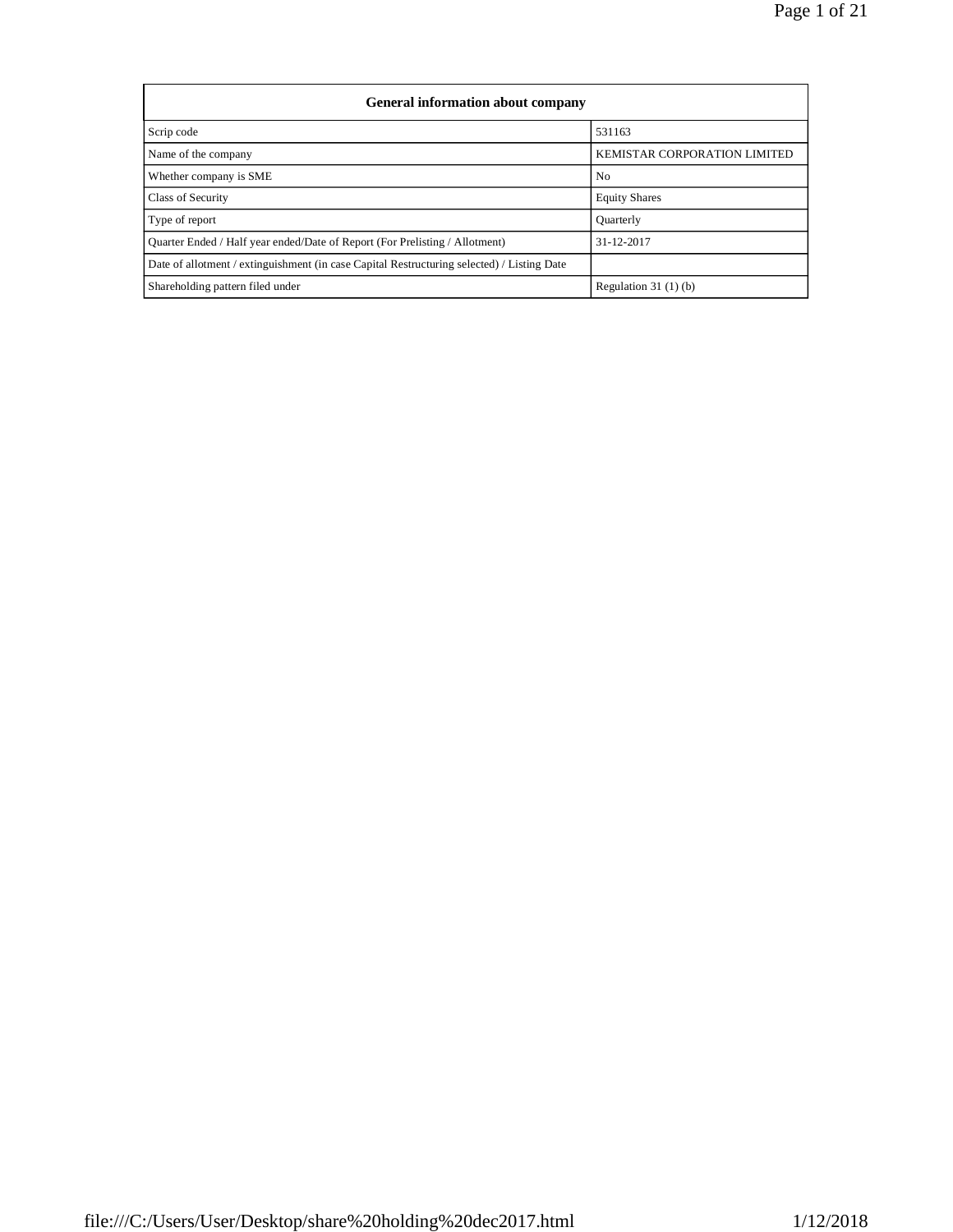| Sr. No.        | <b>Particular</b>                                                                      | Yes/No |
|----------------|----------------------------------------------------------------------------------------|--------|
|                | Whether the Listed Entity has issued any partly paid up shares?                        | No     |
| $\overline{c}$ | Whether the Listed Entity has issued any Convertible Securities?                       | No     |
|                | Whether the Listed Entity has issued any Warrants?                                     | No.    |
| $\overline{4}$ | Whether the Listed Entity has any shares against which depository receipts are issued? | No     |
| 5              | Whether the Listed Entity has any shares in locked-in?                                 | Yes    |
| 6              | Whether any shares held by promoters are pledge or otherwise encumbered?               | No     |
|                | Whether company has equity shares with differential voting rights?                     | No.    |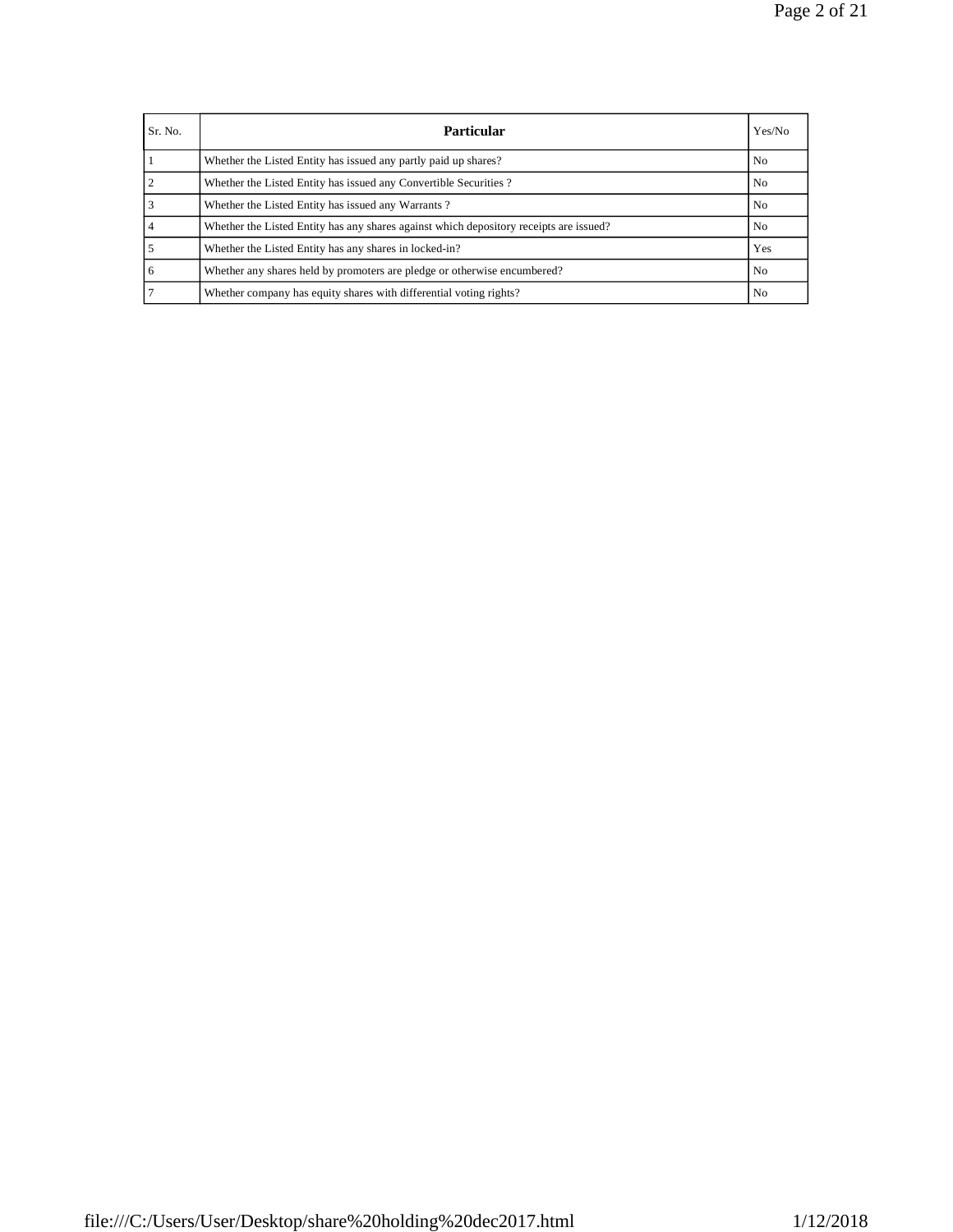|                 | Table I - Summary Statement holding of specified securities |                                  |                                   |                             |                          |                                  |                                                |                                                                  |                    |         |                      |  |  |
|-----------------|-------------------------------------------------------------|----------------------------------|-----------------------------------|-----------------------------|--------------------------|----------------------------------|------------------------------------------------|------------------------------------------------------------------|--------------------|---------|----------------------|--|--|
|                 |                                                             |                                  | No. of                            | No. Of<br>Partly            | No. Of<br>shares         | Total nos.                       | Shareholding as<br>a % of total no.            | Number of Voting Rights held in each<br>class of securities (IX) |                    |         |                      |  |  |
| Category<br>(I) | Category of<br>shareholder<br>(II)                          | Nos. Of<br>shareholders<br>(III) | fully paid<br>up equity<br>shares | paid-up<br>equity<br>shares | underlying<br>Depository | shares<br>held (VII)<br>$=(IV)+$ | of shares<br>(calculated as<br>per SCRR, 1957) | Rights                                                           | No of Voting (XIV) |         | Total as a<br>$%$ of |  |  |
|                 |                                                             |                                  | $\text{held (IV)}$                | held<br>(V)                 | Receipts<br>(VI)         | $(V) + (VI)$                     | (VIII) As a % of<br>$(A+B+C2)$                 | Class<br>eg: X                                                   | Class<br>eg:y      | Total   | $(A+B+C)$            |  |  |
| (A)             | Promoter &<br>Promoter<br>Group                             | 10                               | 211392                            |                             |                          | 211392                           | 11.33                                          | 211392                                                           |                    | 211392  | 11.33                |  |  |
| (B)             | Public                                                      | 1452                             | 1655000                           |                             |                          | 1655000                          | 88.67                                          | 1655000                                                          |                    | 1655000 | 88.67                |  |  |
| (C)             | Non<br>Promoter-<br>Non Public                              |                                  |                                   |                             |                          |                                  |                                                |                                                                  |                    |         |                      |  |  |
| (C1)            | <b>Shares</b><br>underlying<br>DR <sub>S</sub>              |                                  |                                   |                             |                          |                                  |                                                |                                                                  |                    |         |                      |  |  |
| (C2)            | Shares held<br>by<br>Employee<br><b>Trusts</b>              |                                  |                                   |                             |                          |                                  |                                                |                                                                  |                    |         |                      |  |  |
|                 | Total                                                       | 1462                             | 1866392                           |                             |                          | 1866392                          | 100                                            | 1866392                                                          |                    | 1866392 | 100                  |  |  |

 $\mathbf{I}$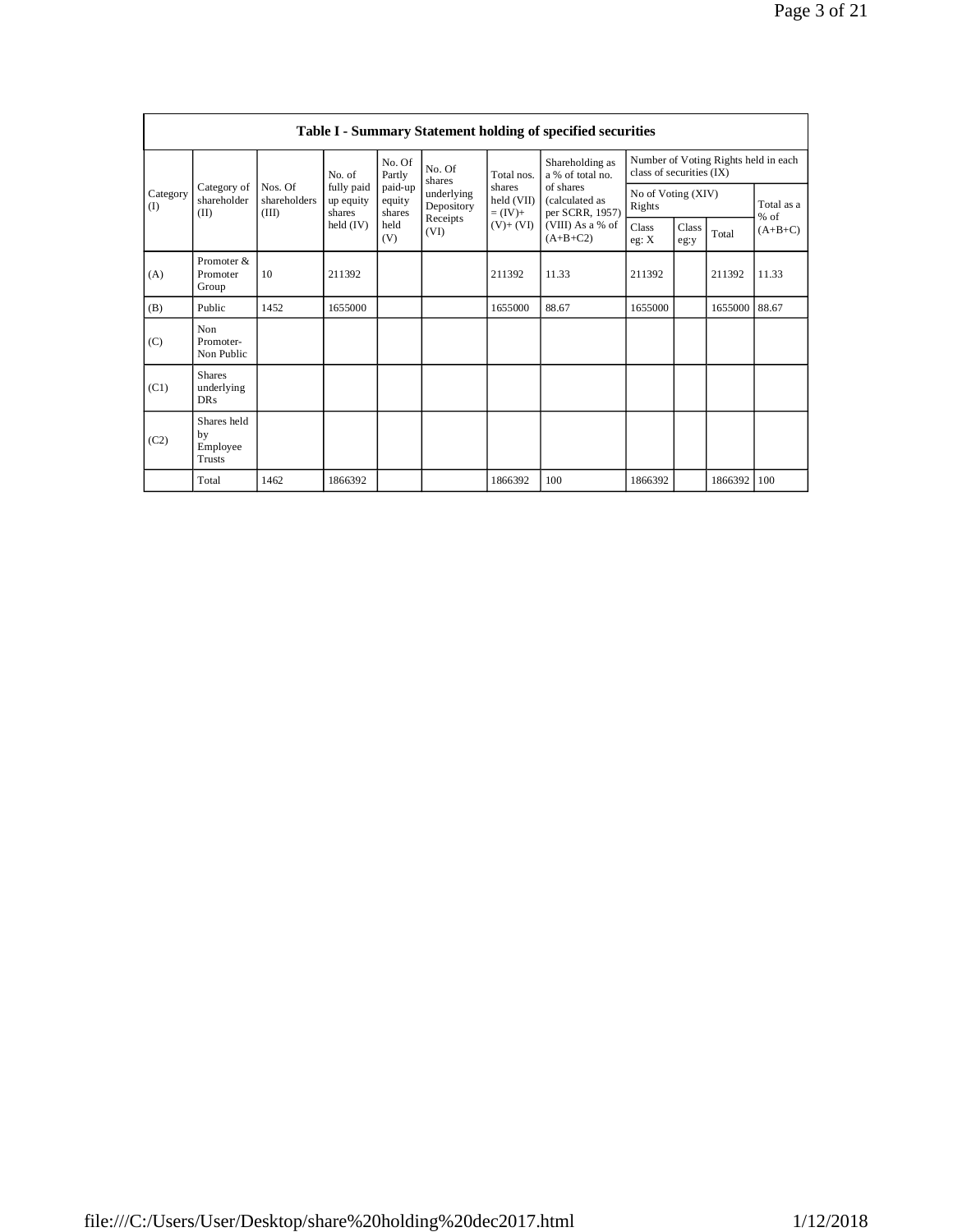|                 | Table I - Summary Statement holding of specified securities |                                                 |                                       |                                                                     |                                                                                           |                                        |                                                         |                                                                               |                                                    |                                       |  |  |
|-----------------|-------------------------------------------------------------|-------------------------------------------------|---------------------------------------|---------------------------------------------------------------------|-------------------------------------------------------------------------------------------|----------------------------------------|---------------------------------------------------------|-------------------------------------------------------------------------------|----------------------------------------------------|---------------------------------------|--|--|
| Category<br>(1) | Category of<br>shareholder<br>(II)                          | No. Of<br><b>Shares</b><br>Underlying           | No. of<br><b>Shares</b><br>Underlying | No. Of<br><b>Shares</b><br>Underlying<br>Outstanding<br>convertible | Shareholding,<br>as a % assuming<br>full conversion<br>of convertible<br>securities (as a | Number of<br>Locked in shares<br>(XII) |                                                         | Number of<br><b>Shares</b><br>pledged or<br>otherwise<br>encumbered<br>(XIII) |                                                    | Number of<br>equity shares<br>held in |  |  |
|                 |                                                             | Outstanding<br>convertible<br>securities<br>(X) | Outstanding<br>Warrants<br>$(X_i)$    | securities and<br>No. Of<br><b>Warrants</b><br>$(Xi)$ (a)           | percentage of<br>diluted share<br>capital) $(XI)=$<br>$(VII)+(X)$ As a<br>% of $(A+B+C2)$ | No. (a)                                | As a<br>$%$ of<br>total<br><b>Shares</b><br>held<br>(b) | N <sub>0</sub><br>(a)                                                         | As a %<br>of total<br><b>Shares</b><br>held<br>(b) | dematerialized<br>form (XIV)          |  |  |
| (A)             | Promoter &<br>Promoter<br>Group                             |                                                 |                                       |                                                                     | 11.33                                                                                     | $\mathbf{0}$                           | $\mathbf{0}$                                            |                                                                               |                                                    | 211392                                |  |  |
| (B)             | Public                                                      |                                                 |                                       |                                                                     | 88.67                                                                                     | 1195000                                | 72.21                                                   |                                                                               |                                                    | 1241456                               |  |  |
| (C)             | Non<br>Promoter-<br>Non Public                              |                                                 |                                       |                                                                     |                                                                                           |                                        |                                                         |                                                                               |                                                    |                                       |  |  |
| (C1)            | <b>Shares</b><br>underlying<br><b>DRs</b>                   |                                                 |                                       |                                                                     |                                                                                           |                                        |                                                         |                                                                               |                                                    |                                       |  |  |
| (C2)            | Shares held<br>by<br>Employee<br><b>Trusts</b>              |                                                 |                                       |                                                                     |                                                                                           |                                        |                                                         |                                                                               |                                                    |                                       |  |  |
|                 | Total                                                       |                                                 |                                       |                                                                     | 100                                                                                       | 1195000 64.03                          |                                                         |                                                                               |                                                    | 1452848                               |  |  |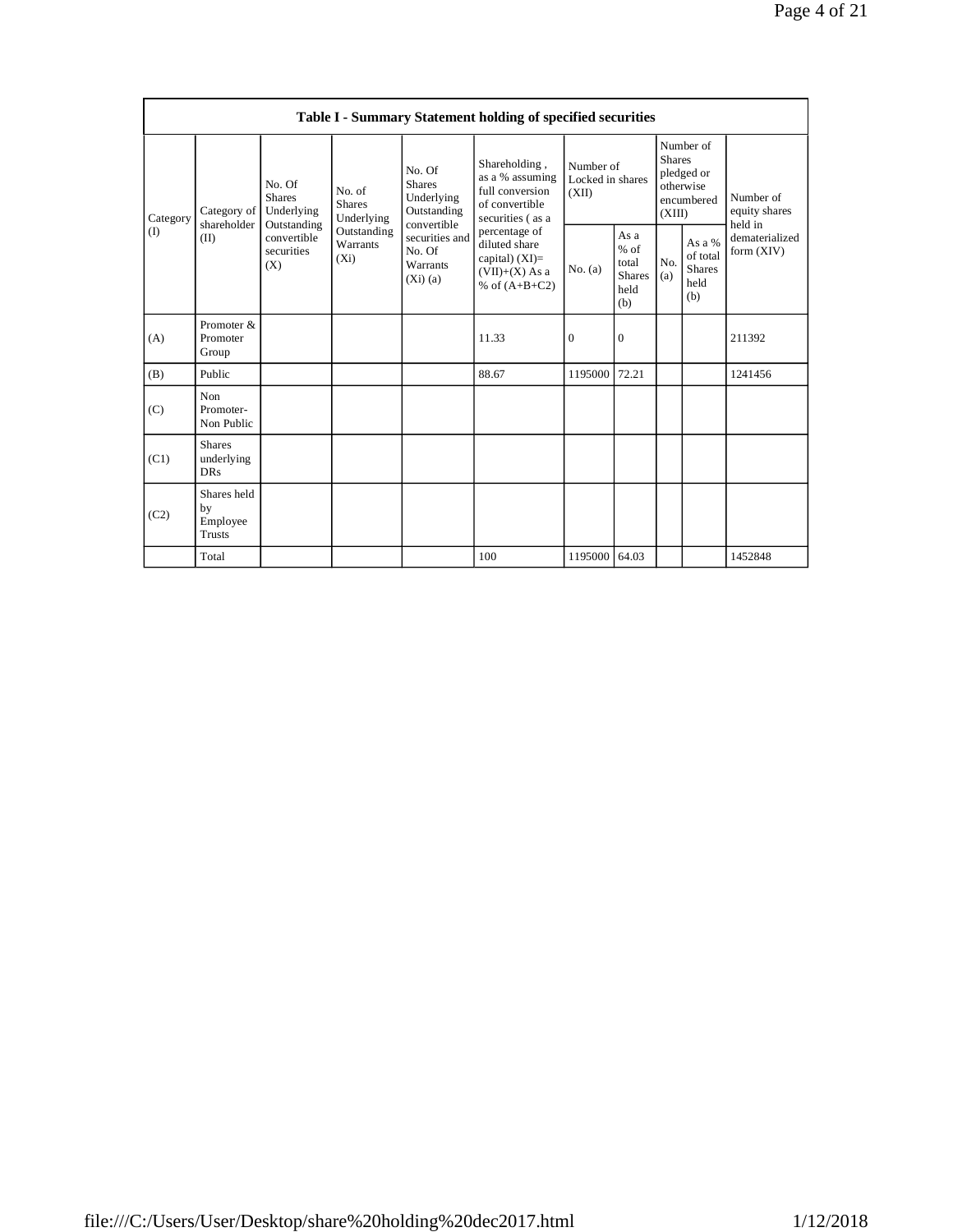| Table II - Statement showing shareholding pattern of the Promoter and Promoter Group        |                                                                                                                     |                         |                         |                                 |                                              |                            |                                                      |                               |               |                                 |                                 |  |
|---------------------------------------------------------------------------------------------|---------------------------------------------------------------------------------------------------------------------|-------------------------|-------------------------|---------------------------------|----------------------------------------------|----------------------------|------------------------------------------------------|-------------------------------|---------------|---------------------------------|---------------------------------|--|
|                                                                                             |                                                                                                                     |                         | No. of                  | No.<br>Of<br>Partly             | No. Of<br>shares                             | Total<br>nos.<br>shares    | Shareholding<br>as a % of<br>total no. of            | each class of securities (IX) |               | Number of Voting Rights held in |                                 |  |
| Sr.                                                                                         | Category & Name<br>of the                                                                                           | Nos. Of<br>shareholders | fully paid<br>up equity | paid-<br>up                     | underlying<br>Depository<br>Receipts<br>(VI) | held<br>$(VII) =$          | shares<br>(calculated as                             | No of Voting (XIV) Rights     |               |                                 | Total<br>as a %                 |  |
|                                                                                             | Shareholders (I)                                                                                                    | (III)                   | shares<br>held $(IV)$   | equity<br>shares<br>held<br>(V) |                                              | $(IV)+$<br>$(V)$ +<br>(VI) | per SCRR,<br>1957) (VIII)<br>As a % of<br>$(A+B+C2)$ | Class eg:<br>X                | Class<br>eg:y | Total                           | οf<br>Total<br>Voting<br>rights |  |
| A                                                                                           | Table II - Statement showing shareholding pattern of the Promoter and Promoter Group                                |                         |                         |                                 |                                              |                            |                                                      |                               |               |                                 |                                 |  |
| (1)                                                                                         | Indian                                                                                                              |                         |                         |                                 |                                              |                            |                                                      |                               |               |                                 |                                 |  |
| (a)                                                                                         | Individuals/Hindu<br>undivided Family                                                                               | 10                      | 211392                  |                                 |                                              | 211392                     | 11.33                                                | 211392                        |               | 211392                          | 11.33                           |  |
| Sub-Total<br>(A)(1)                                                                         |                                                                                                                     | 10                      | 211392                  |                                 |                                              | 211392                     | 11.33                                                | 211392                        |               | 211392                          | 11.33                           |  |
| (2)                                                                                         | Foreign                                                                                                             |                         |                         |                                 |                                              |                            |                                                      |                               |               |                                 |                                 |  |
| Total<br>Shareholding<br>of Promoter<br>and Promoter<br>Group $(A)=$<br>$(A)(1)+(A)$<br>(2) |                                                                                                                     | 10                      | 211392                  |                                 |                                              | 211392                     | 11.33                                                | 211392                        |               | 211392                          | 11.33                           |  |
| B                                                                                           | Table III - Statement showing shareholding pattern of the Public shareholder                                        |                         |                         |                                 |                                              |                            |                                                      |                               |               |                                 |                                 |  |
| (1)                                                                                         | Institutions                                                                                                        |                         |                         |                                 |                                              |                            |                                                      |                               |               |                                 |                                 |  |
| (3)                                                                                         | Non-institutions                                                                                                    |                         |                         |                                 |                                              |                            |                                                      |                               |               |                                 |                                 |  |
| (a(i))                                                                                      | Individuals -<br>i.Individual<br>shareholders<br>holding nominal<br>share capital up to<br>Rs. 2 lakhs.             | 1407                    | 435604                  |                                 |                                              | 435604                     | 23.34                                                | 435604                        |               | 435604                          | 23.34                           |  |
| (a(ii))                                                                                     | Individuals - ii.<br>Individual<br>shareholders<br>holding nominal<br>share capital in<br>excess of Rs. 2<br>lakhs. | 23                      | 1195000                 |                                 |                                              | 1195000                    | 64.03                                                | 1195000                       |               | 1195000                         | 64.03                           |  |
| (e)                                                                                         | Any Other<br>(specify)                                                                                              | 22                      | 24396                   |                                 |                                              | 24396                      | 1.31                                                 | 24396                         |               | 24396                           | 1.31                            |  |
| Sub-Total (B)<br>(3)                                                                        |                                                                                                                     | 1452                    | 1655000                 |                                 |                                              | 1655000                    | 88.67                                                | 1655000                       |               | 1655000                         | 88.67                           |  |
| <b>Total Public</b><br>Shareholding<br>$(B)=(B)(1)+$<br>$(B)(2)+(B)(3)$                     |                                                                                                                     | 1452                    | 1655000                 |                                 |                                              | 1655000                    | 88.67                                                | 1655000                       |               | 1655000                         | 88.67                           |  |
| C                                                                                           | Table IV - Statement showing shareholding pattern of the Non Promoter- Non Public shareholder                       |                         |                         |                                 |                                              |                            |                                                      |                               |               |                                 |                                 |  |
| Total<br>$(A+B+C2)$                                                                         |                                                                                                                     | 1462                    | 1866392                 |                                 |                                              | 1866392                    | 100                                                  | 1866392                       |               | 1866392                         | 100                             |  |
| Total<br>$(A+B+C)$                                                                          |                                                                                                                     | 1462                    | 1866392                 |                                 |                                              | 1866392                    | 100                                                  | 1866392                       |               | 1866392                         | 100                             |  |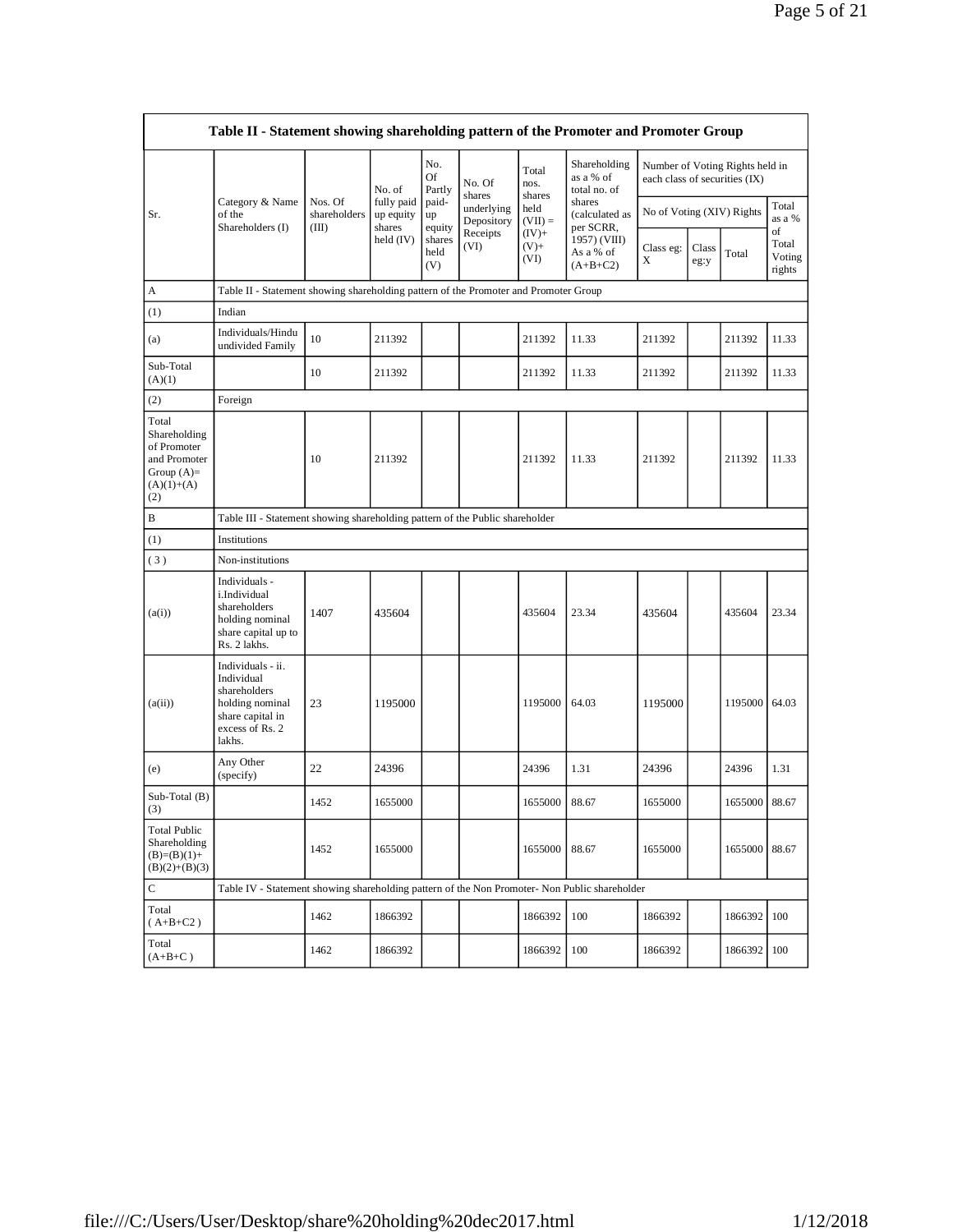| Table II - Statement showing shareholding pattern of the Promoter and Promoter Group    |                                                                                      |                                            |                                                                                                               |                                                                                                                                                                                          |                                        |                                                    |                                                                               |                                                 |                                       |  |  |
|-----------------------------------------------------------------------------------------|--------------------------------------------------------------------------------------|--------------------------------------------|---------------------------------------------------------------------------------------------------------------|------------------------------------------------------------------------------------------------------------------------------------------------------------------------------------------|----------------------------------------|----------------------------------------------------|-------------------------------------------------------------------------------|-------------------------------------------------|---------------------------------------|--|--|
| Sr.                                                                                     | No. Of<br><b>Shares</b><br>Underlying                                                | No. of Shares<br>Underlying<br>Outstanding | No. Of Shares<br>Underlying<br>Outstanding<br>convertible<br>securities and<br>No. Of<br>Warrants (Xi)<br>(a) | Shareholding, as a<br>% assuming full<br>conversion of<br>convertible<br>securities (as a<br>percentage of<br>diluted share<br>capital) $(XI) = (VII)$<br>$+(X)$ As a % of<br>$(A+B+C2)$ | Number of<br>Locked in shares<br>(XII) |                                                    | Number of<br><b>Shares</b><br>pledged or<br>otherwise<br>encumbered<br>(XIII) |                                                 | Number of<br>equity shares<br>held in |  |  |
|                                                                                         | Outstanding<br>convertible<br>securities $(X)$                                       | Warrants<br>$(X_i)$                        |                                                                                                               |                                                                                                                                                                                          | No. (a)                                | As a %<br>of total<br><b>Shares</b><br>held<br>(b) | No.<br>(a)                                                                    | As a %<br>of total<br><b>Shares</b><br>held (b) | dematerialized<br>form $(XIV)$        |  |  |
| А                                                                                       | Table II - Statement showing shareholding pattern of the Promoter and Promoter Group |                                            |                                                                                                               |                                                                                                                                                                                          |                                        |                                                    |                                                                               |                                                 |                                       |  |  |
| (1)                                                                                     | Indian                                                                               |                                            |                                                                                                               |                                                                                                                                                                                          |                                        |                                                    |                                                                               |                                                 |                                       |  |  |
| (a)                                                                                     |                                                                                      |                                            |                                                                                                               | 11.33                                                                                                                                                                                    | $\boldsymbol{0}$                       | $\boldsymbol{0}$                                   |                                                                               |                                                 | 211392                                |  |  |
| Sub-Total (A)<br>(1)                                                                    |                                                                                      |                                            |                                                                                                               | 11.33                                                                                                                                                                                    | $\overline{0}$                         | $\mathbf{0}$                                       |                                                                               |                                                 | 211392                                |  |  |
| (2)                                                                                     | Foreign                                                                              |                                            |                                                                                                               |                                                                                                                                                                                          |                                        |                                                    |                                                                               |                                                 |                                       |  |  |
| Total<br>Shareholding<br>of Promoter<br>and Promoter<br>Group $(A)=(A)$<br>$(1)+(A)(2)$ |                                                                                      |                                            |                                                                                                               | 11.33                                                                                                                                                                                    | $\mathbf{0}$                           | $\boldsymbol{0}$                                   |                                                                               |                                                 | 211392                                |  |  |
| B                                                                                       |                                                                                      |                                            |                                                                                                               | Table III - Statement showing shareholding pattern of the Public shareholder                                                                                                             |                                        |                                                    |                                                                               |                                                 |                                       |  |  |
| (1)                                                                                     | Institutions                                                                         |                                            |                                                                                                               |                                                                                                                                                                                          |                                        |                                                    |                                                                               |                                                 |                                       |  |  |
| (3)                                                                                     | Non-institutions                                                                     |                                            |                                                                                                               |                                                                                                                                                                                          |                                        |                                                    |                                                                               |                                                 |                                       |  |  |
| (a(i))                                                                                  |                                                                                      |                                            |                                                                                                               | 23.34                                                                                                                                                                                    | $\mathbf{0}$                           | $\mathbf{0}$                                       |                                                                               |                                                 | 44172                                 |  |  |
| (a(ii))                                                                                 |                                                                                      |                                            |                                                                                                               | 64.03                                                                                                                                                                                    | 1195000                                | 100                                                |                                                                               |                                                 | 1195000                               |  |  |
| (e)                                                                                     |                                                                                      |                                            |                                                                                                               | 1.31                                                                                                                                                                                     | $\mathbf{0}$                           | $\boldsymbol{0}$                                   |                                                                               |                                                 | 2284                                  |  |  |
| Sub-Total (B)<br>(3)                                                                    |                                                                                      |                                            |                                                                                                               | 88.67                                                                                                                                                                                    | 1195000 72.21                          |                                                    |                                                                               |                                                 | 1241456                               |  |  |
| <b>Total Public</b><br>Shareholding<br>$(B)=(B)(1)+$<br>$(B)(2)+(B)(3)$                 |                                                                                      |                                            |                                                                                                               | 88.67                                                                                                                                                                                    | 1195000                                | 72.21                                              |                                                                               |                                                 | 1241456                               |  |  |
| C                                                                                       |                                                                                      |                                            |                                                                                                               | Table IV - Statement showing shareholding pattern of the Non Promoter- Non Public shareholder                                                                                            |                                        |                                                    |                                                                               |                                                 |                                       |  |  |
| Total<br>$(A+B+C2)$                                                                     |                                                                                      |                                            |                                                                                                               | 100                                                                                                                                                                                      | 1195000                                | 64.03                                              |                                                                               |                                                 | 1452848                               |  |  |
| Total<br>$(A+B+C)$                                                                      |                                                                                      |                                            |                                                                                                               | 100                                                                                                                                                                                      | 1195000                                | 64.03                                              |                                                                               |                                                 | 1452848                               |  |  |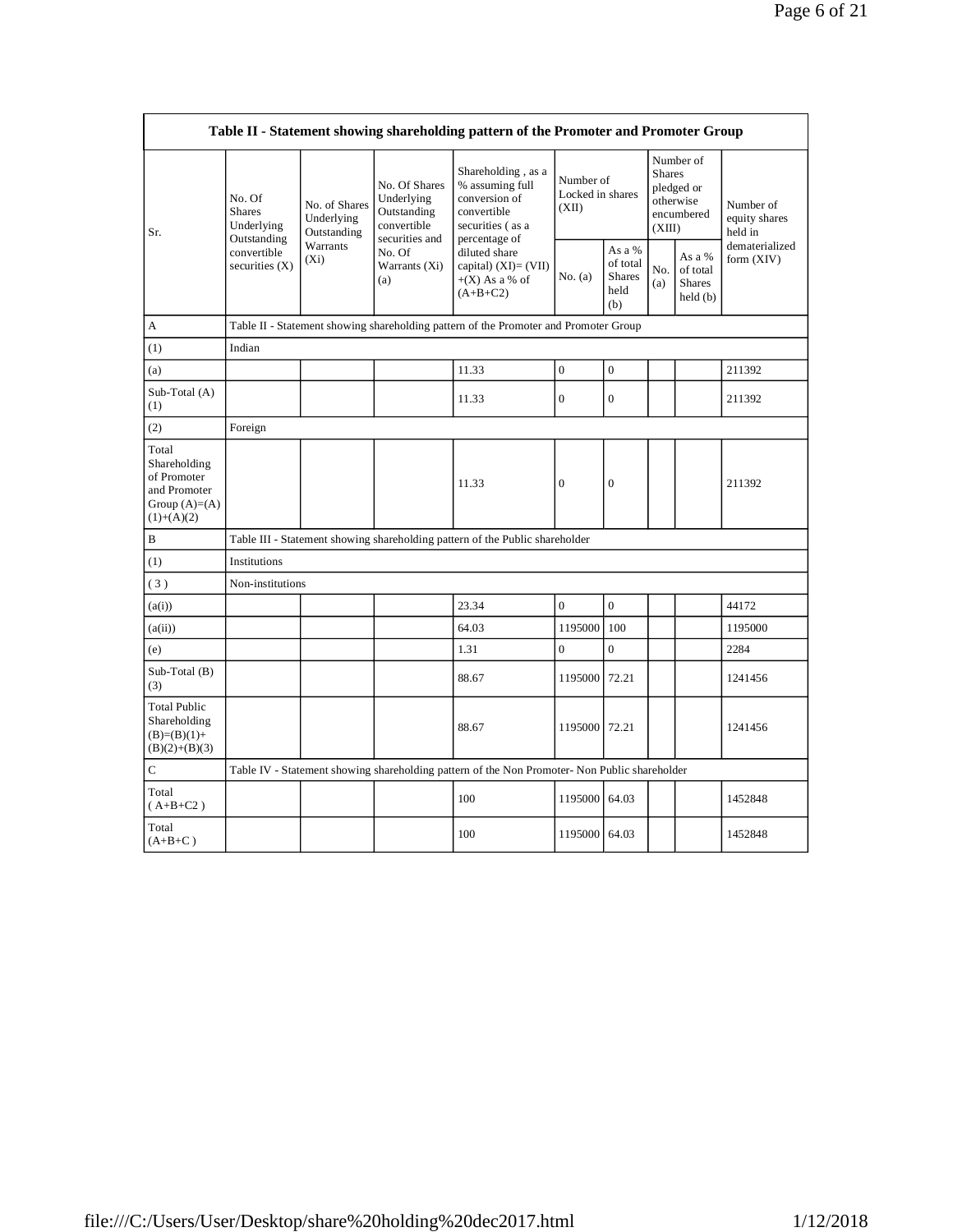| Individuals/Hindu undivided Family                                                                                                                                                                    |                                                               |                               |                                                 |                                             |                                                |                                          |                                                       |  |  |  |  |  |
|-------------------------------------------------------------------------------------------------------------------------------------------------------------------------------------------------------|---------------------------------------------------------------|-------------------------------|-------------------------------------------------|---------------------------------------------|------------------------------------------------|------------------------------------------|-------------------------------------------------------|--|--|--|--|--|
| Searial No.                                                                                                                                                                                           | $\mathbf{1}$                                                  | $\sqrt{2}$                    | $\overline{\mathbf{3}}$                         | $\overline{4}$                              | 5                                              | 6                                        | $\tau$                                                |  |  |  |  |  |
| Name of the<br>Shareholders<br>$($ I                                                                                                                                                                  | <b>KETANKUMAR</b><br>PARASHOTTAMDAS<br><b>PATEL</b>           | <b>ANILKUMAR</b><br>C. THAKER | <b>KANANI</b><br><b>ANILKUMAR</b><br>DEVRAJBHAI | <b>ANJANA</b><br>KETANKUMAR<br><b>PATEL</b> | <b>INDUBEN</b><br>MAHESHKUMAR<br><b>KANANI</b> | MAHESHKUMAR<br>POPATLAL<br><b>KANANI</b> | <b>DILIPKUMAR</b><br><b>POPATLAL</b><br><b>KANANI</b> |  |  |  |  |  |
| PAN (II)                                                                                                                                                                                              | AFJPP0418F                                                    | ABNPT6366L                    | BBJPK7076D                                      | AFIPK9418H                                  | AELPK9760J                                     | ABAPK6701D                               | ACVPK0517D                                            |  |  |  |  |  |
| No. of fully<br>paid up equity<br>shares held<br>(IV)                                                                                                                                                 | 28040                                                         | 3472                          | 14400                                           | 55800                                       | 40                                             | 5040                                     | 5060                                                  |  |  |  |  |  |
| No. Of Partly<br>paid-up equity<br>shares held<br>(V)                                                                                                                                                 |                                                               |                               |                                                 |                                             |                                                |                                          |                                                       |  |  |  |  |  |
| No. Of shares<br>underlying<br>Depository<br>Receipts (VI)                                                                                                                                            |                                                               |                               |                                                 |                                             |                                                |                                          |                                                       |  |  |  |  |  |
| Total nos.<br>shares held<br>$(VII) = (IV) +$<br>$(V)+(VI)$                                                                                                                                           | 28040                                                         | 3472                          | 14400                                           | 55800                                       | 40                                             | 5040                                     | 5060                                                  |  |  |  |  |  |
| Shareholding<br>as a % of total<br>no. of shares<br>(calculated as<br>per SCRR,<br>1957) (VIII)<br>As a % of<br>$(A+B+C2)$                                                                            | 1.5                                                           | 0.19                          | 0.77                                            | 2.99                                        | $\boldsymbol{0}$                               | 0.27                                     | 0.27                                                  |  |  |  |  |  |
|                                                                                                                                                                                                       | Number of Voting Rights held in each class of securities (IX) |                               |                                                 |                                             |                                                |                                          |                                                       |  |  |  |  |  |
| Class eg: $X$                                                                                                                                                                                         | 28040                                                         | 3472                          | 14400                                           | 55800                                       | 40                                             | 5040                                     | 5060                                                  |  |  |  |  |  |
| Class eg:y                                                                                                                                                                                            |                                                               |                               |                                                 |                                             |                                                |                                          |                                                       |  |  |  |  |  |
| Total                                                                                                                                                                                                 | 28040                                                         | 3472                          | 14400                                           | 55800                                       | 40                                             | 5040                                     | 5060                                                  |  |  |  |  |  |
| Total as a %<br>of Total<br>Voting rights                                                                                                                                                             | 1.5                                                           | 0.19                          | 0.77                                            | 2.99                                        | $\boldsymbol{0}$                               | 0.27                                     | 0.27                                                  |  |  |  |  |  |
| No. Of Shares<br>Underlying<br>Outstanding<br>convertible<br>securities $(X)$                                                                                                                         |                                                               |                               |                                                 |                                             |                                                |                                          |                                                       |  |  |  |  |  |
| No. of Shares<br>Underlying<br>Outstanding<br>Warrants (Xi)                                                                                                                                           |                                                               |                               |                                                 |                                             |                                                |                                          |                                                       |  |  |  |  |  |
| No. Of Shares<br>Underlying<br>Outstanding<br>convertible<br>securities and<br>No. Of<br>Warrants (Xi)<br>(a)                                                                                         |                                                               |                               |                                                 |                                             |                                                |                                          |                                                       |  |  |  |  |  |
| Shareholding,<br>as a %<br>assuming full<br>conversion of<br>convertible<br>securities (as<br>a percentage<br>of diluted<br>share capital)<br>$(XI)=(VII)+$<br>$(Xi)(a)$ As a<br>$%$ of<br>$(A+B+C2)$ | 1.5                                                           | 0.19                          | 0.77                                            | 2.99                                        | $\boldsymbol{0}$                               | 0.27                                     | 0.27                                                  |  |  |  |  |  |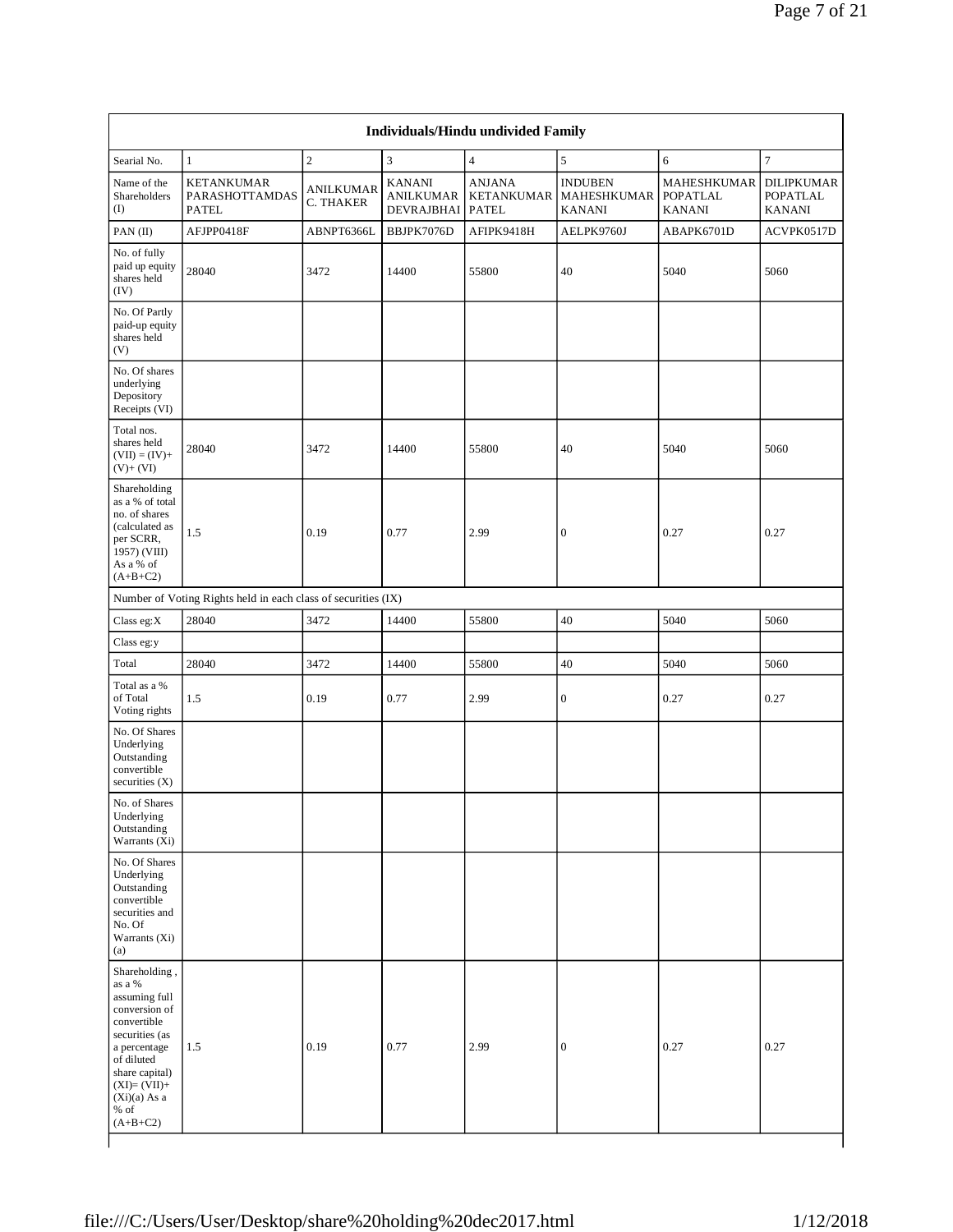Number of Locked in shares (XII)

| $\mu$ in all the contracted in strates (AII)                            |                                                         |              |              |              |                  |          |              |  |  |  |
|-------------------------------------------------------------------------|---------------------------------------------------------|--------------|--------------|--------------|------------------|----------|--------------|--|--|--|
| No. (a)                                                                 | $\mathbf{0}$                                            | $\mathbf{0}$ | $\theta$     | $\mathbf{0}$ | $\boldsymbol{0}$ | $\theta$ | $\mathbf{0}$ |  |  |  |
| As a % of<br>total Shares<br>held(b)                                    | $\mathbf{0}$                                            |              | $\mathbf{0}$ | $\Omega$     | $\mathbf{0}$     | $\theta$ | 0            |  |  |  |
|                                                                         | Number of Shares pledged or otherwise encumbered (XIII) |              |              |              |                  |          |              |  |  |  |
| No. (a)                                                                 |                                                         |              |              |              |                  |          |              |  |  |  |
| As a % of<br>total Shares<br>held(b)                                    |                                                         |              |              |              |                  |          |              |  |  |  |
| Number of<br>equity shares<br>held in<br>dematerialized<br>form $(XIV)$ | 28040                                                   | 3472         | 14400        | 55800        | 40               | 5040     | 5060         |  |  |  |
|                                                                         | Reason for not providing PAN                            |              |              |              |                  |          |              |  |  |  |
| Reason for<br>not providing<br>PAN                                      |                                                         |              |              |              |                  |          |              |  |  |  |

 $\overline{1}$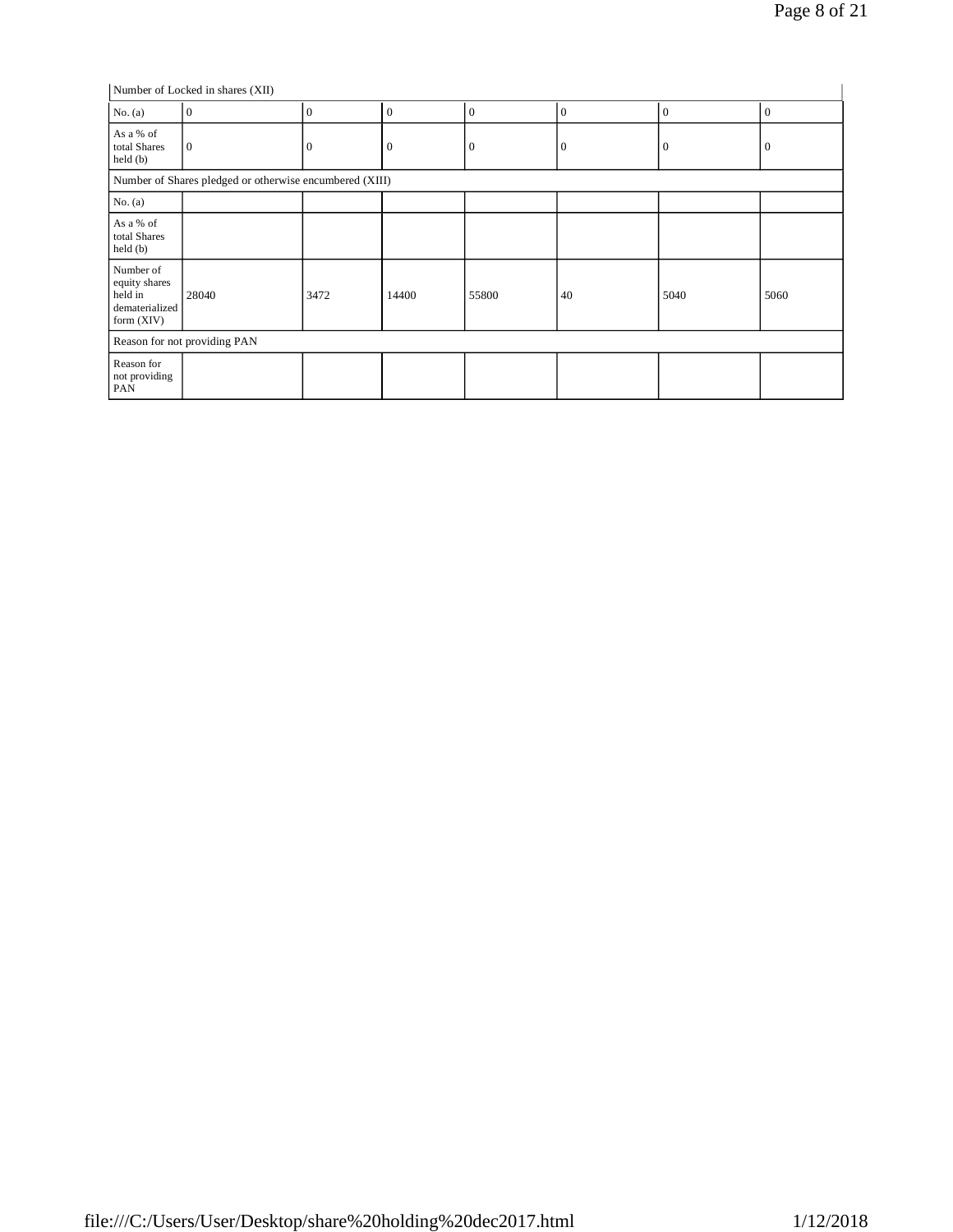|                                                                                                                                                                                              |                                                               | Individuals/Hindu undivided Family   |                                       |                          |
|----------------------------------------------------------------------------------------------------------------------------------------------------------------------------------------------|---------------------------------------------------------------|--------------------------------------|---------------------------------------|--------------------------|
| Searial No.                                                                                                                                                                                  | 8                                                             | 9                                    | 10                                    |                          |
| Name of the<br>Shareholders (I)                                                                                                                                                              | PARSHOTTAMBHAI MOHANLAL<br><b>PATEL</b>                       | <b>SAVALIA</b><br><b>VASANTBHAIB</b> | MATHURBHAI MANJIBHAI<br><b>JOGANI</b> | Click here to go<br>back |
| $PAN$ (II)                                                                                                                                                                                   | AFJPP0355B                                                    | BJQPS0017K                           | ACTPP8463D                            | Total                    |
| No. of fully paid<br>up equity shares<br>$held$ (IV)                                                                                                                                         | 63100                                                         | 20040                                | 16400                                 | 211392                   |
| No. Of Partly paid-<br>up equity shares<br>held (V)                                                                                                                                          |                                                               |                                      |                                       |                          |
| No. Of shares<br>underlying<br>Depository<br>Receipts (VI)                                                                                                                                   |                                                               |                                      |                                       |                          |
| Total nos. shares<br>held $(VII) = (IV) +$<br>$(V)$ + $(VI)$                                                                                                                                 | 63100                                                         | 20040                                | 16400                                 | 211392                   |
| Shareholding as a<br>% of total no. of<br>shares (calculated<br>as per SCRR,<br>1957) (VIII) As a<br>% of $(A+B+C2)$                                                                         | 3.38                                                          | 1.07                                 | 0.88                                  | 11.33                    |
|                                                                                                                                                                                              | Number of Voting Rights held in each class of securities (IX) |                                      |                                       |                          |
| Class eg: $X$                                                                                                                                                                                | 63100                                                         | 20040                                | 16400                                 | 211392                   |
| Class eg:y                                                                                                                                                                                   |                                                               |                                      |                                       |                          |
| Total                                                                                                                                                                                        | 63100                                                         | 20040                                | 16400                                 | 211392                   |
| Total as a % of<br><b>Total Voting rights</b>                                                                                                                                                | 3.38                                                          | 1.07                                 | 0.88                                  | 11.33                    |
| No. Of Shares<br>Underlying<br>Outstanding<br>convertible<br>securities $(X)$                                                                                                                |                                                               |                                      |                                       |                          |
| No. of Shares<br>Underlying<br>Outstanding<br>Warrants (Xi)                                                                                                                                  |                                                               |                                      |                                       |                          |
| No. Of Shares<br>Underlying<br>Outstanding<br>convertible<br>securities and No.<br>Of Warrants (Xi)<br>(a)                                                                                   |                                                               |                                      |                                       |                          |
| Shareholding, as a<br>% assuming full<br>conversion of<br>convertible<br>securities (as a<br>percentage of<br>diluted share<br>capital) $(XI) = (VII)$<br>$+(Xi)(a)$ As a % of<br>$(A+B+C2)$ | 3.38                                                          | 1.07                                 | 0.88                                  | 11.33                    |
| Number of Locked in shares (XII)                                                                                                                                                             |                                                               |                                      |                                       |                          |
| No. $(a)$                                                                                                                                                                                    | $\boldsymbol{0}$                                              | $\boldsymbol{0}$                     | $\boldsymbol{0}$                      | $\boldsymbol{0}$         |
| As a % of total<br>Shares held (b)                                                                                                                                                           | $\mathbf{0}$                                                  | $\boldsymbol{0}$                     | 0                                     | $\boldsymbol{0}$         |
|                                                                                                                                                                                              | Number of Shares pledged or otherwise encumbered (XIII)       |                                      |                                       |                          |
| No. $(a)$                                                                                                                                                                                    |                                                               |                                      |                                       |                          |
| As a % of total<br>Shares held (b)                                                                                                                                                           |                                                               |                                      |                                       |                          |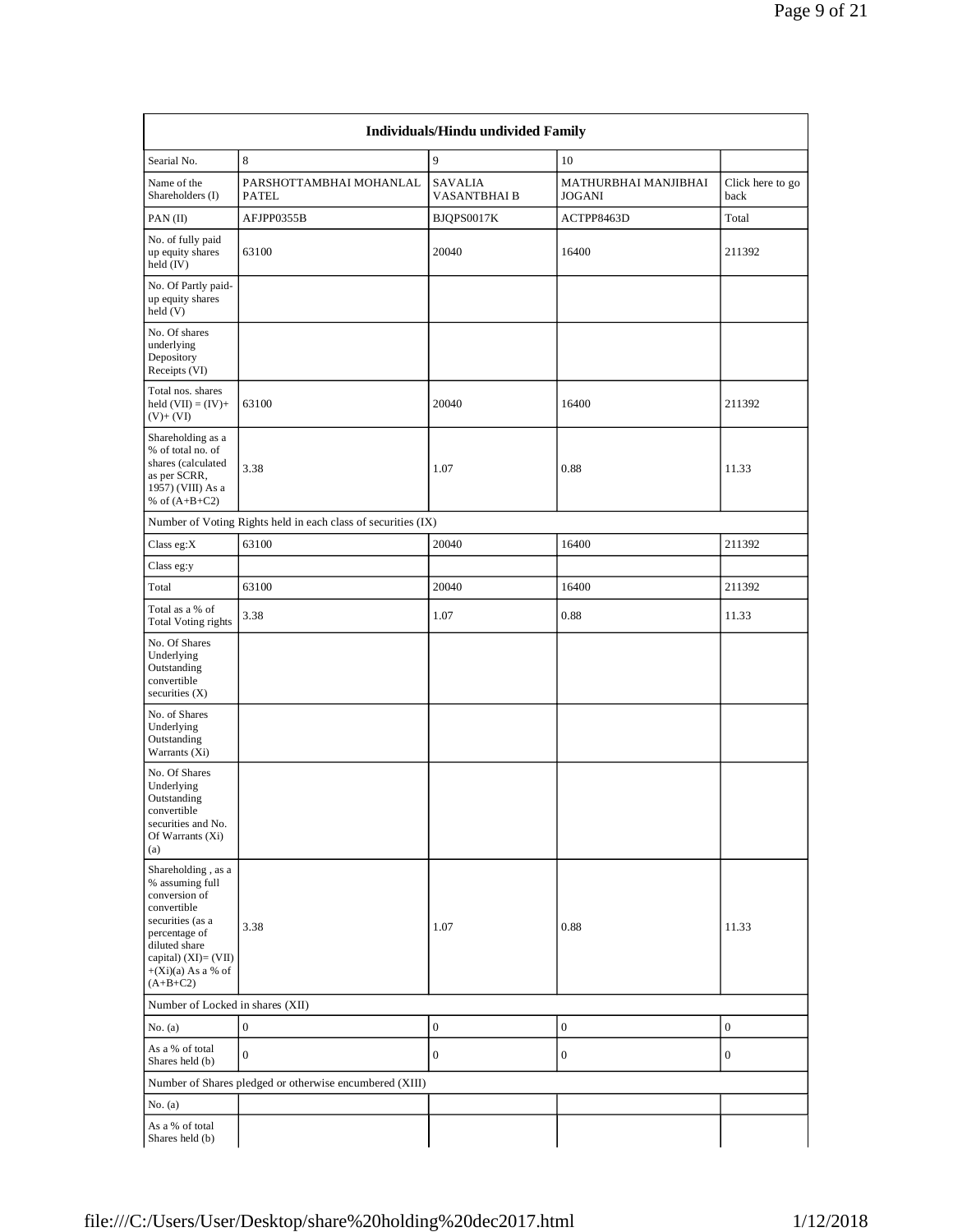| Number of equity<br>shares held in<br>dematerialized<br>form $(XIV)$ | 63100                        | 20040 | 16400 | 211392 |  |  |  |  |  |  |
|----------------------------------------------------------------------|------------------------------|-------|-------|--------|--|--|--|--|--|--|
|                                                                      | Reason for not providing PAN |       |       |        |  |  |  |  |  |  |
| Reason for not<br>providing PAN                                      |                              |       |       |        |  |  |  |  |  |  |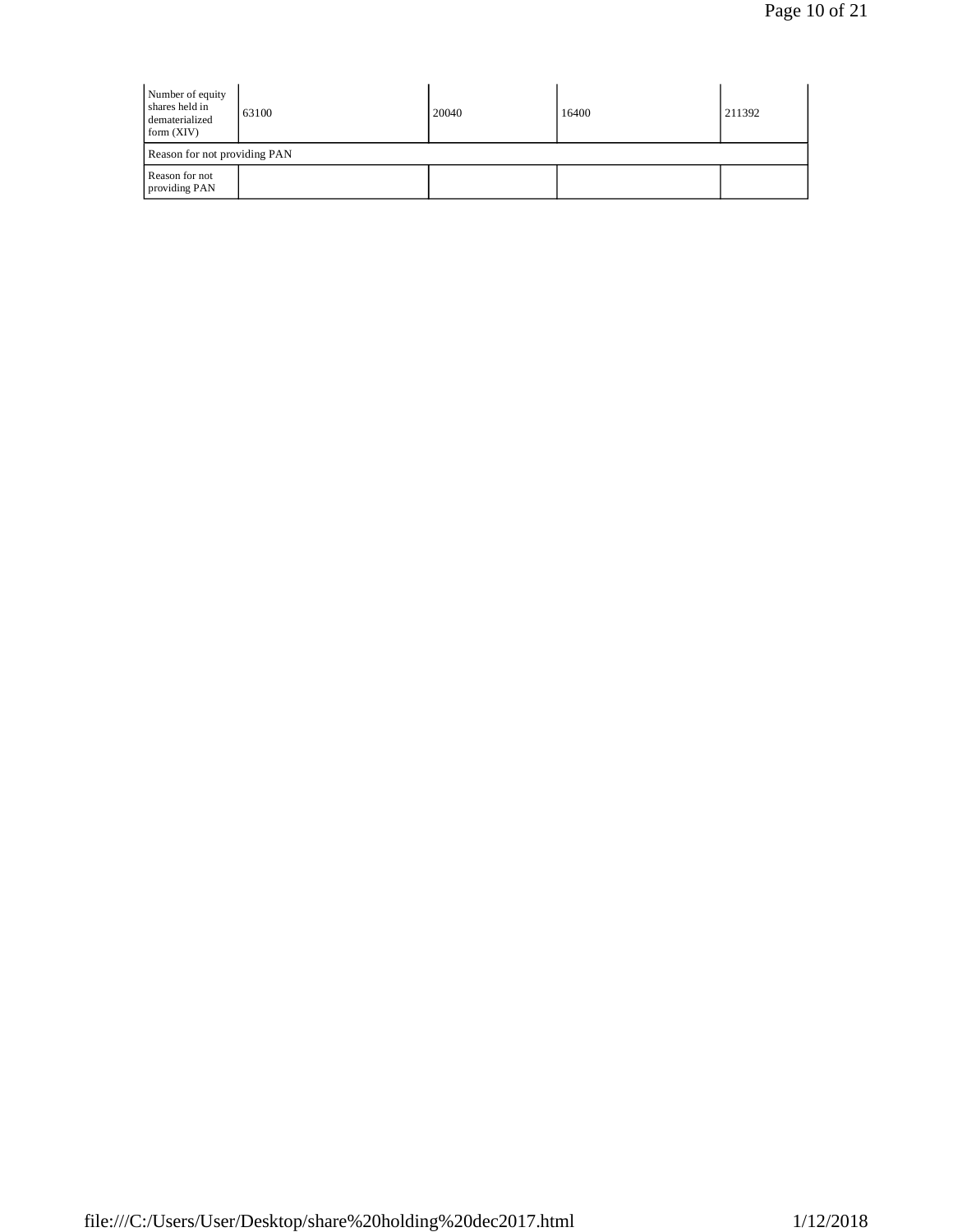| Individuals - ii. Individual shareholders holding nominal share capital in excess of Rs. 2 lakhs.                                                                                       |                                  |                                                               |                                            |                                                   |                                                |                                           |                                        |  |  |  |  |
|-----------------------------------------------------------------------------------------------------------------------------------------------------------------------------------------|----------------------------------|---------------------------------------------------------------|--------------------------------------------|---------------------------------------------------|------------------------------------------------|-------------------------------------------|----------------------------------------|--|--|--|--|
| Searial No.                                                                                                                                                                             | $1\,$                            | $\sqrt{2}$                                                    | $\overline{3}$                             | $\overline{4}$                                    | 5                                              | $\epsilon$                                | $\overline{7}$                         |  |  |  |  |
| Name of the<br>Shareholders (I)                                                                                                                                                         | SONALI<br>ASHOKBHAI<br>PRAJAPATI | <b>ABHA</b><br><b>DHARMENDRA</b><br>VANKANI                   | <b>DHARMENDRA</b><br>CHAMPAKLAL<br>VANKANI | <b>CHANDRIKA</b><br><b>RAMESHBHAI</b><br>HARKHANI | <b>DEEPTI</b><br><b>DHIREN</b><br><b>PATEL</b> | <b>DHIREN</b><br><b>KANUBHAI</b><br>PATEL | <b>RAMESH</b><br>JADAVBHAI<br>HARKHANI |  |  |  |  |
| PAN (II)                                                                                                                                                                                | BUTPP2166A                       | AFCPV5595G                                                    | AANPV8530B                                 | ABMPH5008A                                        | AQQPP6696P                                     | AHFPP7142Q                                | AAFPH1101C                             |  |  |  |  |
| No. of fully paid<br>up equity shares<br>held $(IV)$                                                                                                                                    | 60000                            | 30000                                                         | 30000                                      | 40000                                             | 30000                                          | 60000                                     | 40000                                  |  |  |  |  |
| No. Of Partly<br>paid-up equity<br>shares held (V)                                                                                                                                      |                                  |                                                               |                                            |                                                   |                                                |                                           |                                        |  |  |  |  |
| No. Of shares<br>underlying<br>Depository<br>Receipts (VI)                                                                                                                              |                                  |                                                               |                                            |                                                   |                                                |                                           |                                        |  |  |  |  |
| Total nos.<br>shares held<br>$(VII) = (IV) +$<br>$(V) + (VI)$                                                                                                                           | 60000                            | 30000                                                         | 30000                                      | 40000                                             | 30000                                          | 60000                                     | 40000                                  |  |  |  |  |
| Shareholding as<br>a % of total no.<br>of shares<br>(calculated as<br>per SCRR,<br>1957) (VIII) As<br>a % of<br>$(A+B+C2)$                                                              | 3.21                             | 1.61                                                          | 1.61                                       | 2.14                                              | 1.61                                           | 3.21                                      | 2.14                                   |  |  |  |  |
|                                                                                                                                                                                         |                                  | Number of Voting Rights held in each class of securities (IX) |                                            |                                                   |                                                |                                           |                                        |  |  |  |  |
| Class eg: X                                                                                                                                                                             | 60000                            | 30000                                                         | 30000                                      | 40000                                             | 30000                                          | 60000                                     | 40000                                  |  |  |  |  |
| Class eg:y                                                                                                                                                                              |                                  |                                                               |                                            |                                                   |                                                |                                           |                                        |  |  |  |  |
| Total                                                                                                                                                                                   | 60000                            | 30000                                                         | 30000                                      | 40000                                             | 30000                                          | 60000                                     | 40000                                  |  |  |  |  |
| Total as a % of<br><b>Total Voting</b><br>rights                                                                                                                                        | 3.21                             | 1.61                                                          | 1.61                                       | 2.14                                              | 1.61                                           | 3.21                                      | 2.14                                   |  |  |  |  |
| No. Of Shares<br>Underlying<br>Outstanding<br>convertible<br>securities $(X)$                                                                                                           |                                  |                                                               |                                            |                                                   |                                                |                                           |                                        |  |  |  |  |
| No. of Shares<br>Underlying<br>Outstanding<br>Warrants (Xi)                                                                                                                             |                                  |                                                               |                                            |                                                   |                                                |                                           |                                        |  |  |  |  |
| No. Of Shares<br>Underlying<br>Outstanding<br>convertible<br>securities and<br>No. Of Warrants<br>(Xi)(a)                                                                               |                                  |                                                               |                                            |                                                   |                                                |                                           |                                        |  |  |  |  |
| Shareholding,<br>as a % assuming<br>full conversion<br>of convertible<br>securities (as a<br>percentage of<br>diluted share<br>capital) $(XI)$ =<br>$(VII)+(X)$ As a<br>% of $(A+B+C2)$ | 3.21                             | 1.61                                                          | 1.61                                       | 2.14                                              | 1.61                                           | 3.21                                      | 2.14                                   |  |  |  |  |
| Number of Locked in shares (XII)                                                                                                                                                        |                                  |                                                               |                                            |                                                   |                                                |                                           |                                        |  |  |  |  |
| No. (a)                                                                                                                                                                                 | 60000                            | 30000                                                         | 30000                                      | 40000                                             | 30000                                          | 60000                                     | 40000                                  |  |  |  |  |
| As a % of total<br>Shares held (b)                                                                                                                                                      | 100                              | 100                                                           | 100                                        | 100                                               | 100                                            | 100                                       | 100                                    |  |  |  |  |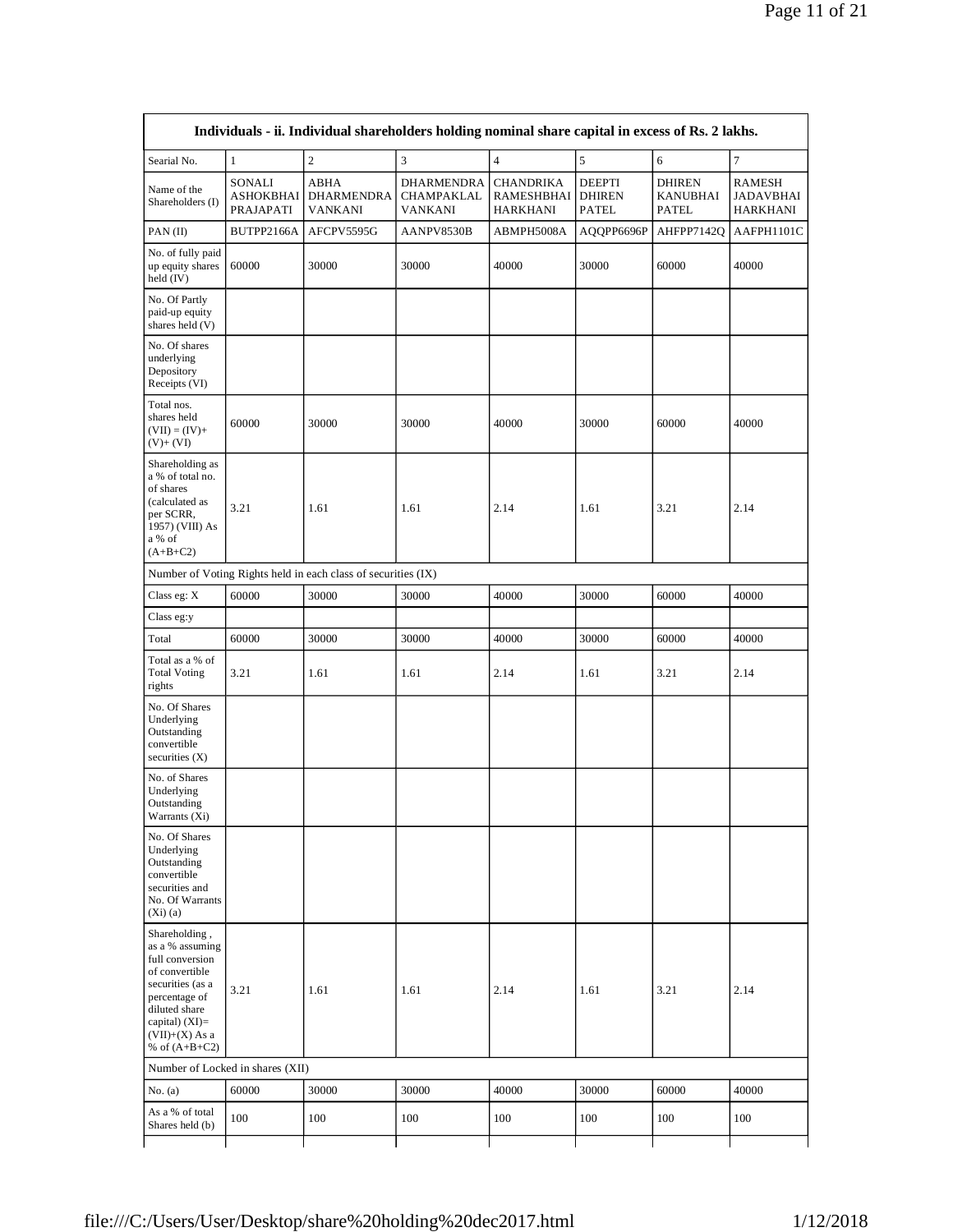| Number of<br>equity shares<br>held in<br>dematerialized<br>form (XIV) | 60000 | 30000 | 30000 | 40000 | 30000 | 60000 | 40000 |  |  |  |
|-----------------------------------------------------------------------|-------|-------|-------|-------|-------|-------|-------|--|--|--|
| Reason for not providing PAN                                          |       |       |       |       |       |       |       |  |  |  |
| Reason for not<br>providing PAN                                       |       |       |       |       |       |       |       |  |  |  |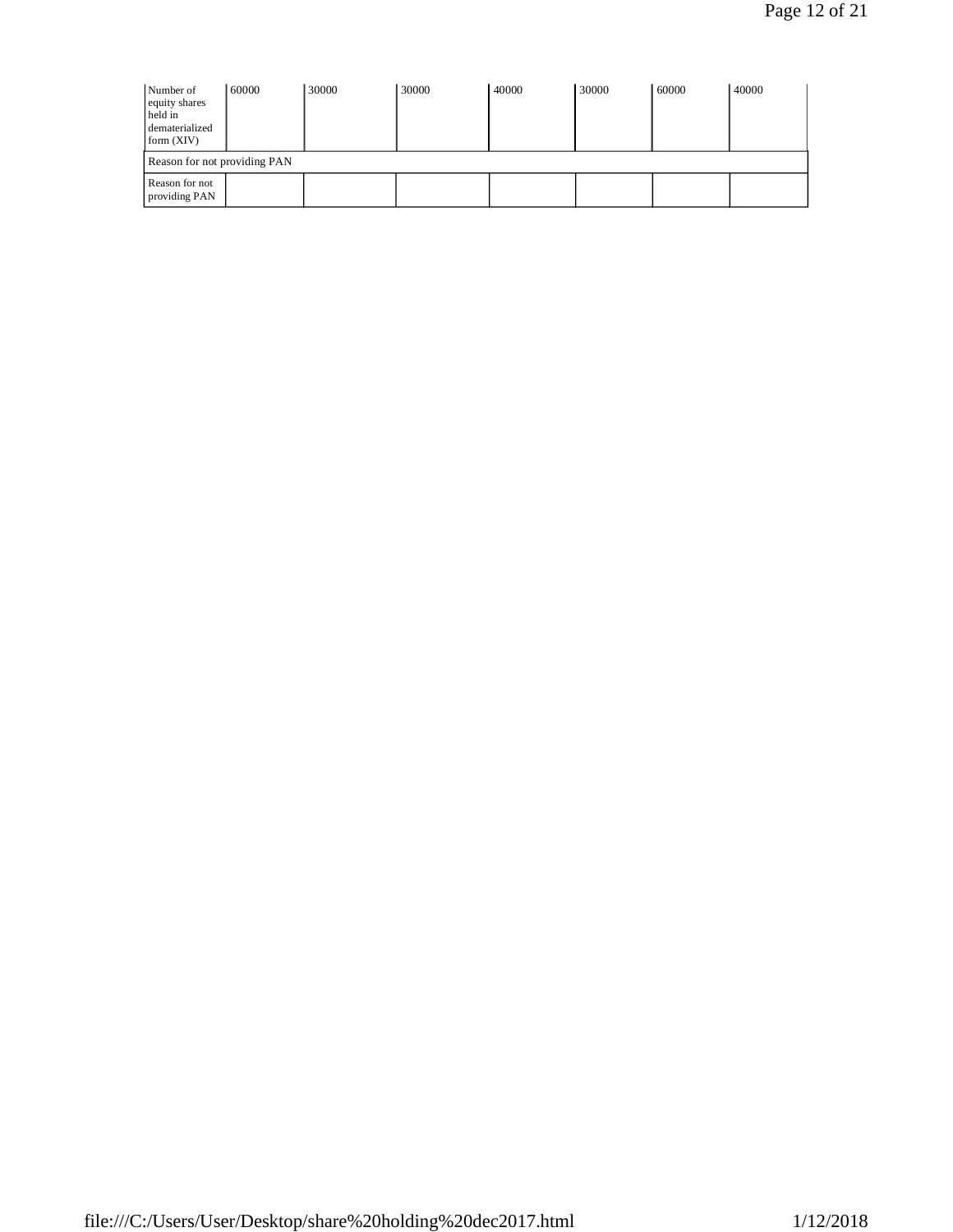| Individuals - ii. Individual shareholders holding nominal share capital in excess of Rs. 2 lakhs.                                                                                            |                                         |                                                               |                                                |                                            |                                                   |                                                     |                                        |
|----------------------------------------------------------------------------------------------------------------------------------------------------------------------------------------------|-----------------------------------------|---------------------------------------------------------------|------------------------------------------------|--------------------------------------------|---------------------------------------------------|-----------------------------------------------------|----------------------------------------|
| Searial No.                                                                                                                                                                                  | 8                                       | 9                                                             | 10                                             | 11                                         | 12                                                | 13                                                  | 14                                     |
| Name of the<br>Shareholders<br>(I)                                                                                                                                                           | HARSHA<br><b>SUSHIL</b><br><b>VEGDA</b> | PARSOTTAMBHAI<br><b>JADAVBHAI</b><br>PATEL                    | <b>URMILABEN</b><br>MAHESHBHAI<br><b>PATEL</b> | NATHUBHAI<br><b>JIVRAM</b><br><b>PATEL</b> | <b>KIRIT</b><br><b>JIVRAJBHAI</b><br><b>PATEL</b> | <b>MITESH</b><br><b>CHAMPAKLAL</b><br><b>GANDHI</b> | RAMESHBHAI<br>MOTIBHAI<br><b>DESAI</b> |
| PAN(II)                                                                                                                                                                                      | AATPV1365Q                              | ADNPP5163F                                                    | AKIPP9961B                                     | AKLPP7095D                                 | AGQPP0903M                                        | ACVPG7682B                                          | ACKPD5704E                             |
| No. of fully<br>paid up equity<br>shares held<br>(IV)                                                                                                                                        | 30000                                   | 35000                                                         | 60000                                          | 60000                                      | 60000                                             | 60000                                               | 60000                                  |
| No. Of Partly<br>paid-up equity<br>shares held<br>(V)                                                                                                                                        |                                         |                                                               |                                                |                                            |                                                   |                                                     |                                        |
| No. Of shares<br>underlying<br>Depository<br>Receipts (VI)                                                                                                                                   |                                         |                                                               |                                                |                                            |                                                   |                                                     |                                        |
| Total nos.<br>shares held<br>$(VII) = (IV) +$<br>$(V)+(VI)$                                                                                                                                  | 30000                                   | 35000                                                         | 60000                                          | 60000                                      | 60000                                             | 60000                                               | 60000                                  |
| Shareholding<br>as a % of total<br>no. of shares<br>(calculated as<br>per SCRR,<br>1957) (VIII)<br>As a % of<br>$(A+B+C2)$                                                                   | 1.61                                    | 1.88                                                          | 3.21                                           | 3.21                                       | 3.21                                              | 3.21                                                | 3.21                                   |
|                                                                                                                                                                                              |                                         | Number of Voting Rights held in each class of securities (IX) |                                                |                                            |                                                   |                                                     |                                        |
| Class eg: X                                                                                                                                                                                  | 30000                                   | 35000                                                         | 60000                                          | 60000                                      | 60000                                             | 60000                                               | 60000                                  |
| Class eg:y                                                                                                                                                                                   |                                         |                                                               |                                                |                                            |                                                   |                                                     |                                        |
| Total                                                                                                                                                                                        | 30000                                   | 35000                                                         | 60000                                          | 60000                                      | 60000                                             | 60000                                               | 60000                                  |
| Total as a %<br>of Total<br>Voting rights                                                                                                                                                    | 1.61                                    | 1.88                                                          | 3.21                                           | 3.21                                       | 3.21                                              | 3.21                                                | 3.21                                   |
| No. Of Shares<br>Underlying<br>Outstanding<br>convertible<br>securities $(X)$                                                                                                                |                                         |                                                               |                                                |                                            |                                                   |                                                     |                                        |
| No. of Shares<br>Underlying<br>Outstanding<br>Warrants (Xi)                                                                                                                                  |                                         |                                                               |                                                |                                            |                                                   |                                                     |                                        |
| No. Of Shares<br>Underlying<br>Outstanding<br>convertible<br>securities and<br>No. Of<br>Warrants (Xi)<br>(a)                                                                                |                                         |                                                               |                                                |                                            |                                                   |                                                     |                                        |
| Shareholding,<br>as a %<br>assuming full<br>conversion of<br>convertible<br>securities (as<br>a percentage<br>of diluted<br>share capital)<br>$(XI)=(VII)+$<br>$(X)$ As a % of<br>$(A+B+C2)$ | 1.61                                    | 1.88                                                          | 3.21                                           | 3.21                                       | 3.21                                              | 3.21                                                | 3.21                                   |
| Number of Locked in shares (XII)                                                                                                                                                             |                                         |                                                               |                                                |                                            |                                                   |                                                     |                                        |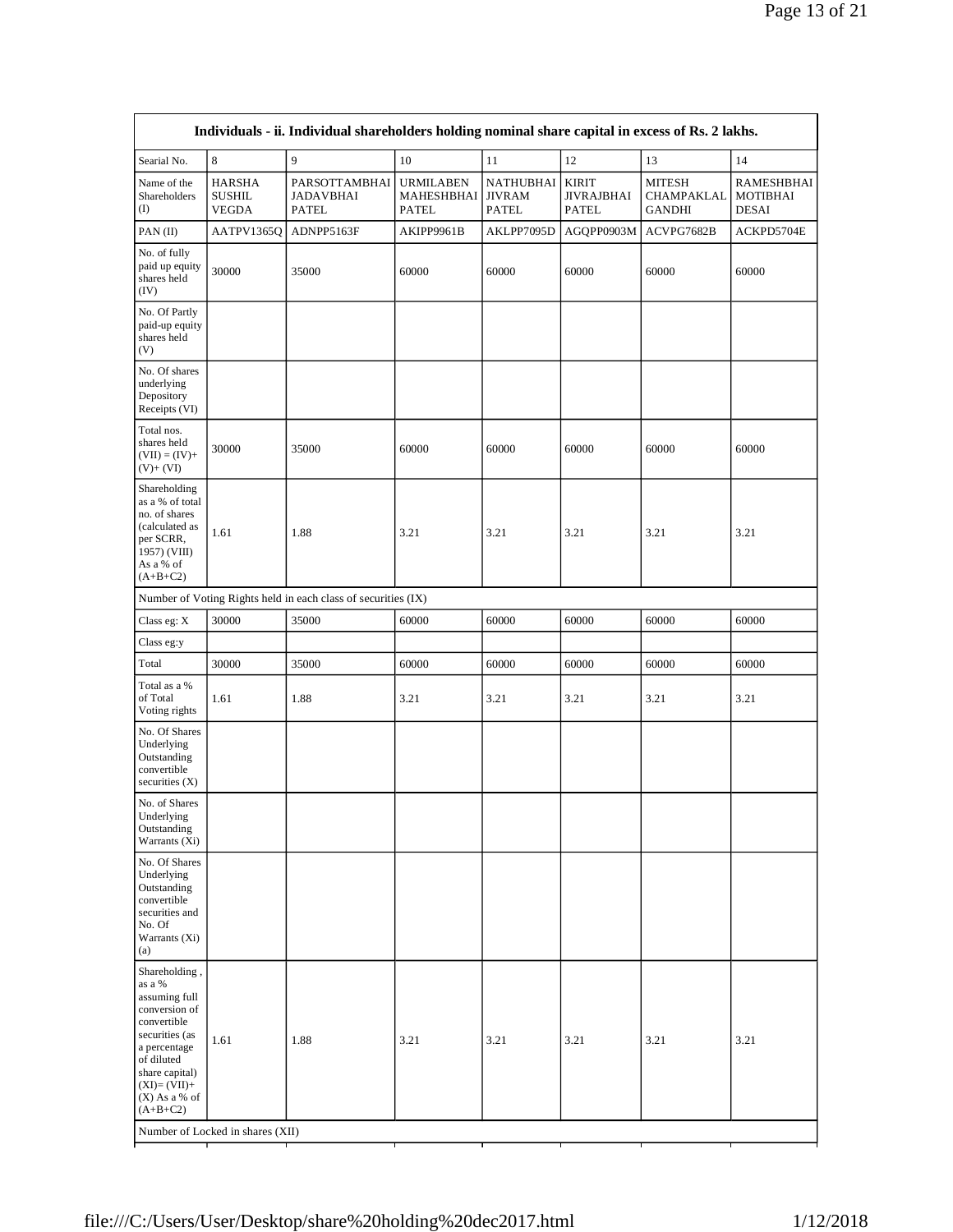| No. (a)                                                                 | 30000 | 35000 | 60000 | 60000 | 60000 | 60000 | 60000 |
|-------------------------------------------------------------------------|-------|-------|-------|-------|-------|-------|-------|
| As a % of<br>total Shares<br>held(b)                                    | 100   | 100   | 100   | 100   | 100   | 100   | 100   |
| Number of<br>equity shares<br>held in<br>dematerialized<br>form $(XIV)$ | 30000 | 35000 | 60000 | 60000 | 60000 | 60000 | 60000 |
| <b>Reason for not providing PAN</b>                                     |       |       |       |       |       |       |       |
| Reason for<br>not providing<br><b>PAN</b>                               |       |       |       |       |       |       |       |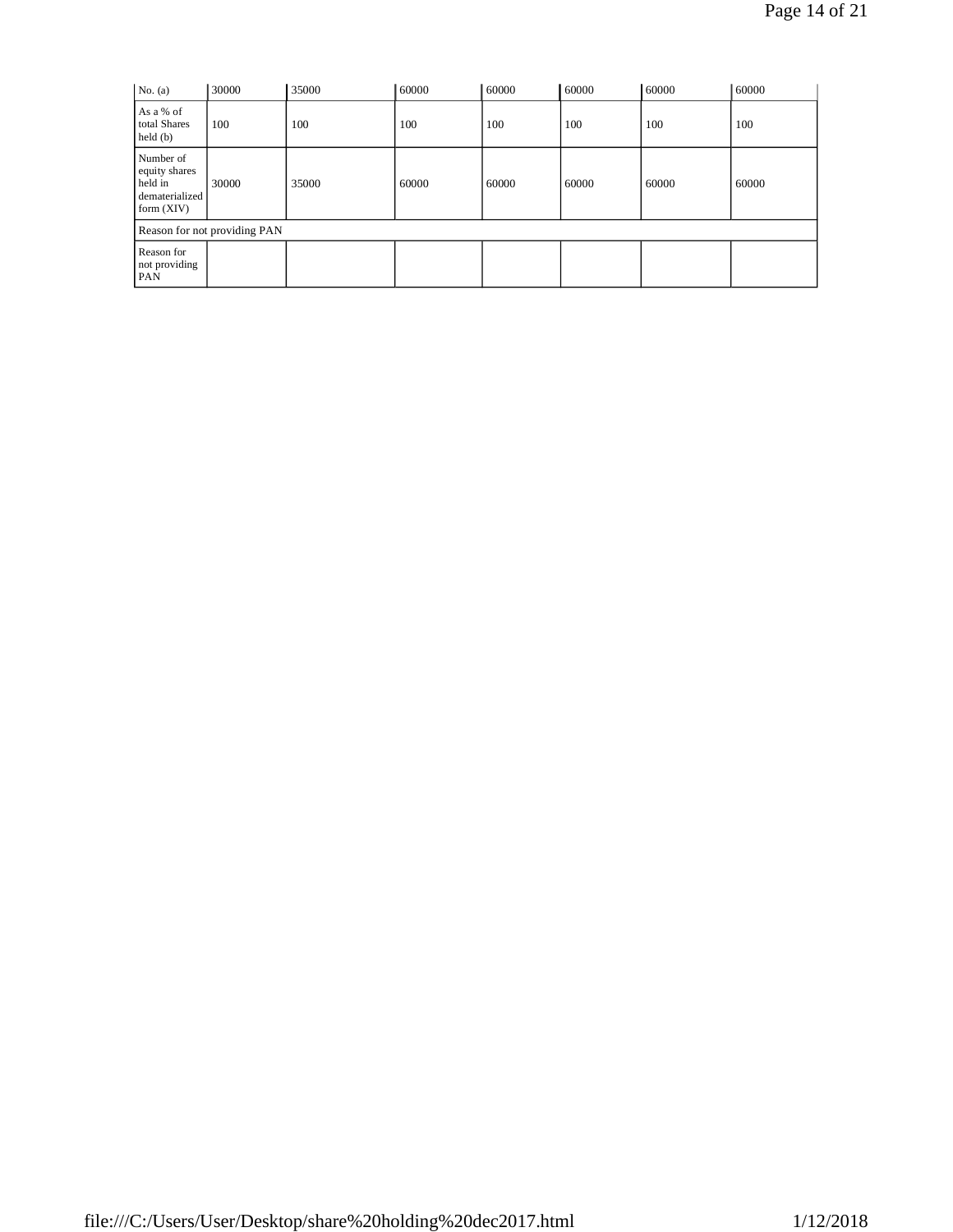| Individuals - ii. Individual shareholders holding nominal share capital in excess of Rs. 2 lakhs.                                                                                            |                                                               |                                            |                   |                                                        |                                              |                                    |                      |
|----------------------------------------------------------------------------------------------------------------------------------------------------------------------------------------------|---------------------------------------------------------------|--------------------------------------------|-------------------|--------------------------------------------------------|----------------------------------------------|------------------------------------|----------------------|
| Searial No.                                                                                                                                                                                  | 15                                                            | 16                                         | 17                | 18                                                     | 19                                           | 20                                 | 21                   |
| Name of the<br>Shareholders<br>$\rm (I)$                                                                                                                                                     | SHAILESHKUMAR<br>KANTILAL PATEL                               | ASHISHKUMAR<br>CHAMPAKLAL<br><b>GANDHI</b> | PRAVIN B<br>PATEL | <b>CHIRAG</b><br><b>SHAILESHBHAI</b><br><b>SHASTRI</b> | <b>MEDHA</b><br><b>CHIRAGBHAI</b><br>SHASTRI | <b>JINAL</b><br>YOGESHBHAI<br>SHAH | Chandresh G<br>Patel |
| PAN(II)                                                                                                                                                                                      | AAMPP6663L                                                    | ADKPG1578Q                                 | ANLPP3271E        | AFNPS9265B                                             | ATJPS5064Q                                   | CCBPS7837J                         | ACOPP7602F           |
| No. of fully<br>paid up equity<br>shares held<br>(IV)                                                                                                                                        | 60000                                                         | 60000                                      | 60000             | 60000                                                  | 60000                                        | 60000                              | 60000                |
| No. Of Partly<br>paid-up equity<br>shares held<br>(V)                                                                                                                                        |                                                               |                                            |                   |                                                        |                                              |                                    |                      |
| No. Of shares<br>underlying<br>Depository<br>Receipts (VI)                                                                                                                                   |                                                               |                                            |                   |                                                        |                                              |                                    |                      |
| Total nos.<br>shares held<br>$(VII) = (IV) +$<br>$(V)+(VI)$                                                                                                                                  | 60000                                                         | 60000                                      | 60000             | 60000                                                  | 60000                                        | 60000                              | 60000                |
| Shareholding<br>as a % of total<br>no. of shares<br>(calculated as<br>per SCRR,<br>1957) (VIII)<br>As a % of<br>$(A+B+C2)$                                                                   | 3.21                                                          | 3.21                                       | 3.21              | 3.21                                                   | 3.21                                         | 3.21                               | 3.21                 |
|                                                                                                                                                                                              | Number of Voting Rights held in each class of securities (IX) |                                            |                   |                                                        |                                              |                                    |                      |
| Class eg: X                                                                                                                                                                                  | 60000                                                         | 60000                                      | 60000             | 60000                                                  | 60000                                        | 60000                              | 60000                |
| Class eg:y                                                                                                                                                                                   |                                                               |                                            |                   |                                                        |                                              |                                    |                      |
| Total                                                                                                                                                                                        | 60000                                                         | 60000                                      | 60000             | 60000                                                  | 60000                                        | 60000                              | 60000                |
| Total as a %<br>of Total<br>Voting rights                                                                                                                                                    | 3.21                                                          | 3.21                                       | 3.21              | 3.21                                                   | 3.21                                         | 3.21                               | 3.21                 |
| No. Of Shares<br>Underlying<br>Outstanding<br>convertible<br>securities $(X)$                                                                                                                |                                                               |                                            |                   |                                                        |                                              |                                    |                      |
| No. of Shares<br>Underlying<br>Outstanding<br>Warrants (Xi)                                                                                                                                  |                                                               |                                            |                   |                                                        |                                              |                                    |                      |
| No. Of Shares<br>Underlying<br>Outstanding<br>convertible<br>securities and<br>No. Of<br>Warrants (Xi)<br>(a)                                                                                |                                                               |                                            |                   |                                                        |                                              |                                    |                      |
| Shareholding,<br>as a %<br>assuming full<br>conversion of<br>convertible<br>securities (as<br>a percentage<br>of diluted<br>share capital)<br>$(XI)=(VII)+$<br>$(X)$ As a % of<br>$(A+B+C2)$ | 3.21<br>Number of Locked in shares (XII)                      | 3.21                                       | 3.21              | 3.21                                                   | 3.21                                         | 3.21                               | 3.21                 |
| т<br>Т<br>Т                                                                                                                                                                                  |                                                               |                                            |                   |                                                        |                                              |                                    |                      |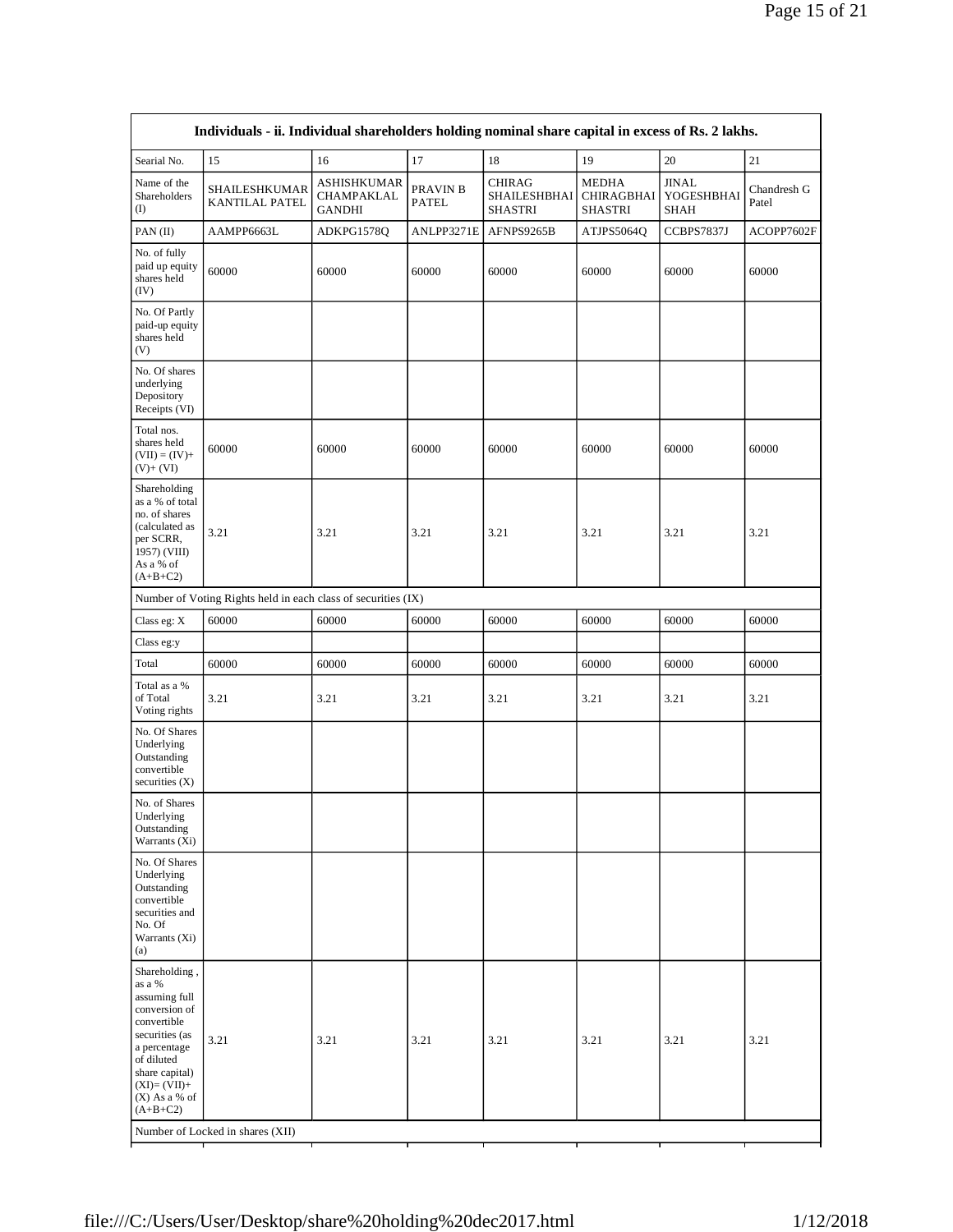| No. (a)                                                                 | 60000 | 60000 | 60000 | 60000 | 60000 | 60000 | 60000 |
|-------------------------------------------------------------------------|-------|-------|-------|-------|-------|-------|-------|
| As a % of<br>total Shares<br>$\text{held}(\text{b})$                    | 100   | 100   | 100   | 100   | 100   | 100   | 100   |
| Number of<br>equity shares<br>held in<br>dematerialized<br>form $(XIV)$ | 60000 | 60000 | 60000 | 60000 | 60000 | 60000 | 60000 |
| Reason for not providing PAN                                            |       |       |       |       |       |       |       |
| Reason for<br>not providing<br><b>PAN</b>                               |       |       |       |       |       |       |       |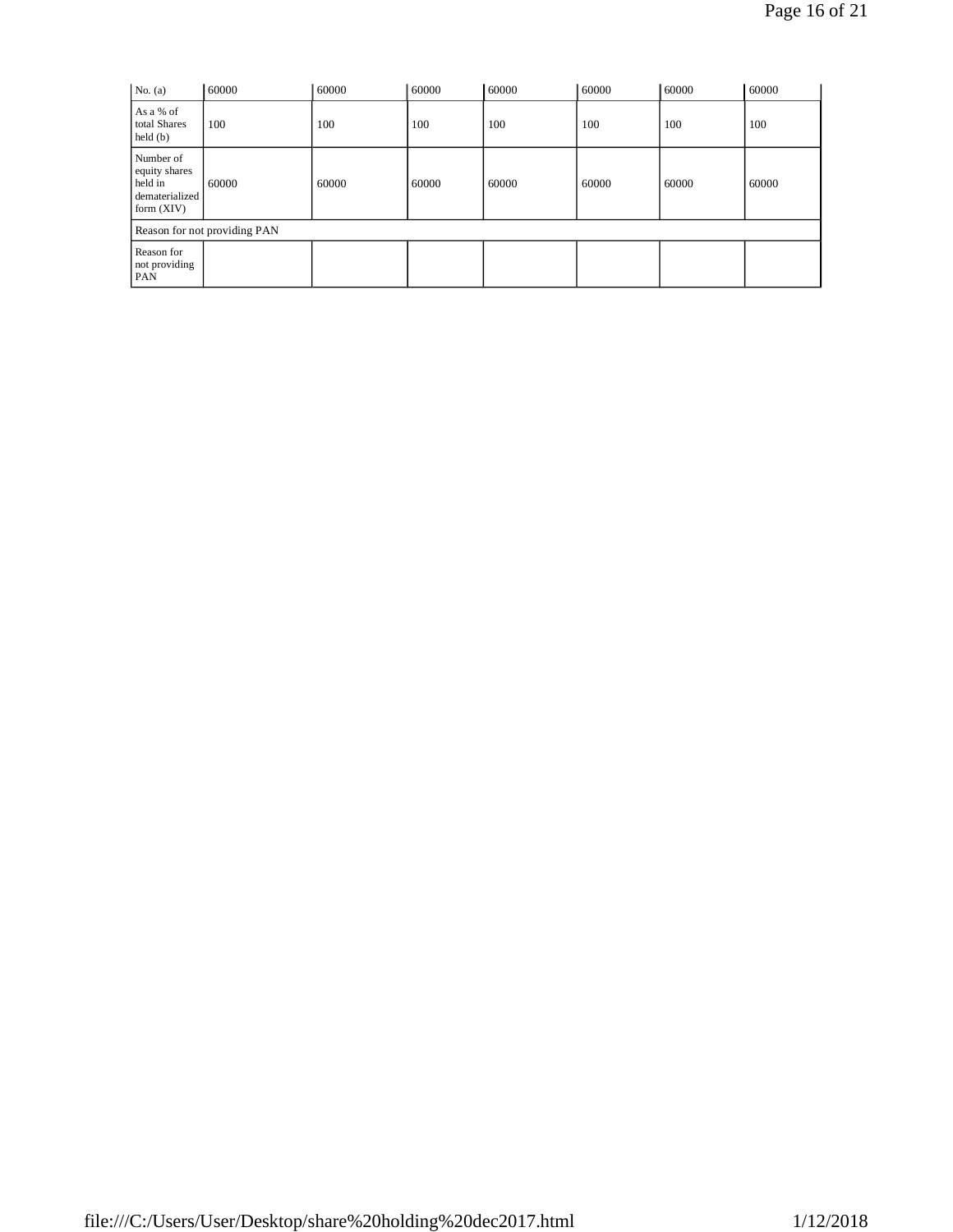| Individuals - ii. Individual shareholders holding nominal share capital in excess of Rs. 2 lakhs.                                                                                        |                                                               |                          |                       |  |  |
|------------------------------------------------------------------------------------------------------------------------------------------------------------------------------------------|---------------------------------------------------------------|--------------------------|-----------------------|--|--|
| Searial No.                                                                                                                                                                              | 22                                                            | 23                       |                       |  |  |
| Name of the<br>Shareholders (I)                                                                                                                                                          | Navinbhai Gordhanbhai Patel                                   | VIJAY SHANKARLAL PANCHAL | Click here to go back |  |  |
| PAN(II)                                                                                                                                                                                  | ABDPP5158Q                                                    | AGRPP8009P               | Total                 |  |  |
| No. of fully paid<br>up equity shares<br>held $(IV)$                                                                                                                                     | 60000                                                         | 60000                    | 1195000               |  |  |
| No. Of Partly paid-<br>up equity shares<br>$\text{held}$ (V)                                                                                                                             |                                                               |                          |                       |  |  |
| No. Of shares<br>underlying<br>Depository<br>Receipts (VI)                                                                                                                               |                                                               |                          |                       |  |  |
| Total nos. shares<br>held $(VII) = (IV) +$<br>$(V)+(VI)$                                                                                                                                 | 60000                                                         | 60000                    | 1195000               |  |  |
| Shareholding as a<br>% of total no. of<br>shares (calculated<br>as per SCRR,<br>1957) (VIII) As a<br>% of $(A+B+C2)$                                                                     | 3.21                                                          | 3.21                     | 64.03                 |  |  |
|                                                                                                                                                                                          | Number of Voting Rights held in each class of securities (IX) |                          |                       |  |  |
| Class eg: $X$                                                                                                                                                                            | 60000                                                         | 60000                    | 1195000               |  |  |
| Class eg:y                                                                                                                                                                               |                                                               |                          |                       |  |  |
| Total                                                                                                                                                                                    | 60000                                                         | 60000                    | 1195000               |  |  |
| Total as a % of<br>Total Voting rights                                                                                                                                                   | 3.21                                                          | 3.21                     | 64.03                 |  |  |
| No. Of Shares<br>Underlying<br>Outstanding<br>convertible<br>securities $(X)$                                                                                                            |                                                               |                          |                       |  |  |
| No. of Shares<br>Underlying<br>Outstanding<br>Warrants (Xi)                                                                                                                              |                                                               |                          |                       |  |  |
| No. Of Shares<br>Underlying<br>Outstanding<br>convertible<br>securities and No.<br>Of Warrants (Xi)<br>(a)                                                                               |                                                               |                          |                       |  |  |
| Shareholding, as a<br>% assuming full<br>conversion of<br>convertible<br>securities (as a<br>percentage of<br>diluted share<br>capital) $(XI) = (VII)$<br>$+(X)$ As a % of<br>$(A+B+C2)$ | 3.21                                                          | 3.21                     | 64.03                 |  |  |
| Number of Locked in shares (XII)                                                                                                                                                         |                                                               |                          |                       |  |  |
| No. $(a)$                                                                                                                                                                                | 60000                                                         | 60000                    | 1195000               |  |  |
| As a % of total<br>Shares held (b)                                                                                                                                                       | 100                                                           | 100                      | 100                   |  |  |
| Number of equity<br>shares held in<br>dematerialized<br>form (XIV)                                                                                                                       | 60000                                                         | 60000                    | 1195000               |  |  |
| Reason for not providing PAN                                                                                                                                                             |                                                               |                          |                       |  |  |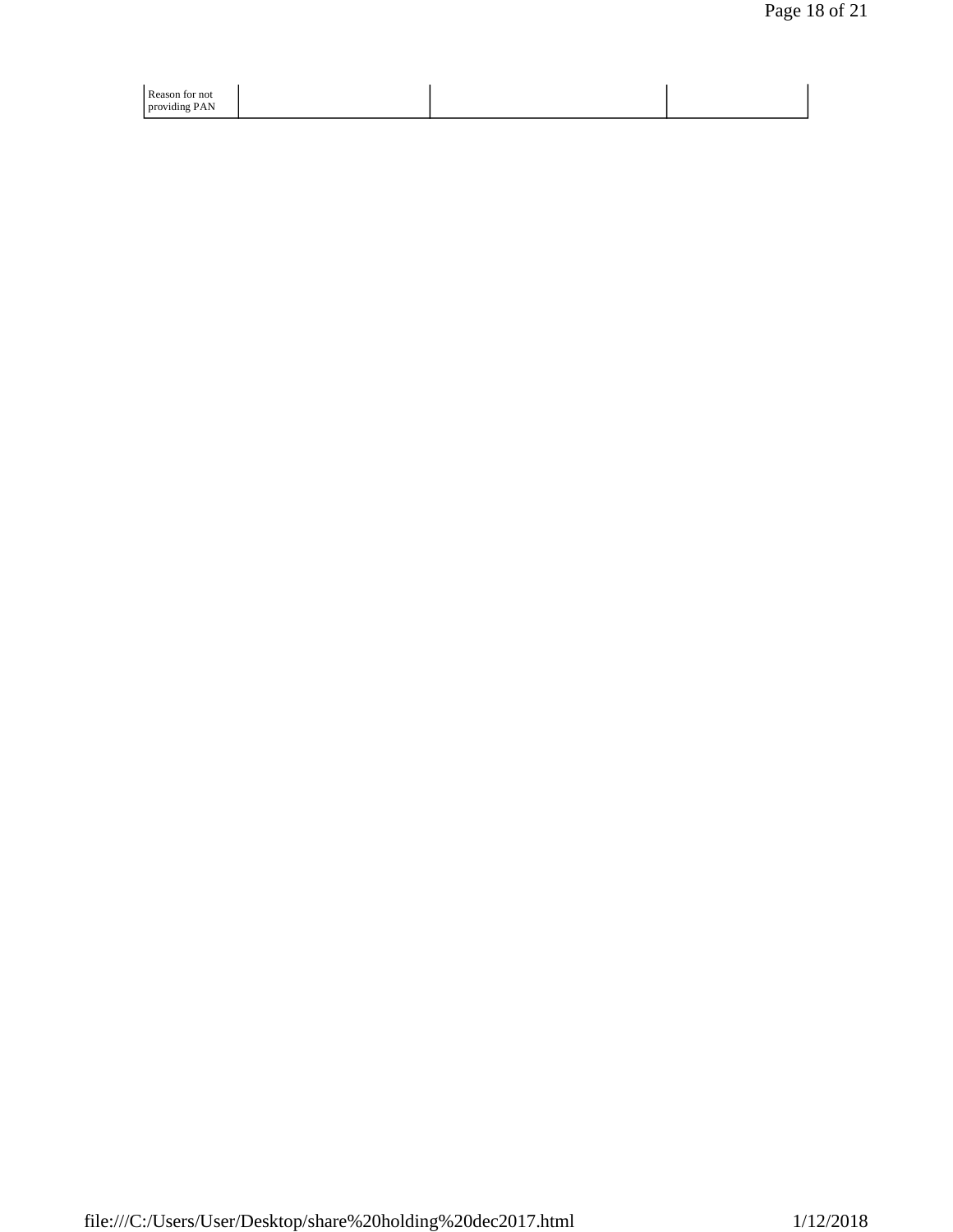| Any Other (specify)                                                                                                                                                                      |                  |                                                               |                         |                       |  |  |
|------------------------------------------------------------------------------------------------------------------------------------------------------------------------------------------|------------------|---------------------------------------------------------------|-------------------------|-----------------------|--|--|
| Searial No.                                                                                                                                                                              | $\mathbf{1}$     | $\overline{c}$                                                | 3                       |                       |  |  |
| Category                                                                                                                                                                                 | <b>HUF</b>       | <b>Clearing Members</b>                                       | <b>Bodies Corporate</b> |                       |  |  |
| Category / More<br>than 1 percentage                                                                                                                                                     | Category         | Category                                                      | Category                |                       |  |  |
| Name of the<br>Shareholders (I)                                                                                                                                                          |                  |                                                               |                         | Click here to go back |  |  |
| PAN(II)                                                                                                                                                                                  |                  |                                                               |                         | Total                 |  |  |
| No. of the<br>Shareholders (I)                                                                                                                                                           | $\overline{c}$   | $\mathbf{2}$                                                  | 18                      | 22                    |  |  |
| No. of fully paid<br>up equity shares<br>held (IV)                                                                                                                                       | 32               | 32                                                            | 24332                   | 24396                 |  |  |
| No. Of Partly paid-<br>up equity shares<br>held (V)                                                                                                                                      |                  |                                                               |                         |                       |  |  |
| No. Of shares<br>underlying<br>Depository<br>Receipts (VI)                                                                                                                               |                  |                                                               |                         |                       |  |  |
| Total nos. shares<br>held $(VII) = (IV) +$<br>$(V) + (VI)$                                                                                                                               | 32               | 32                                                            | 24332                   | 24396                 |  |  |
| Shareholding as a<br>% of total no. of<br>shares (calculated<br>as per SCRR,<br>1957) (VIII) As a<br>% of $(A+B+C2)$                                                                     | $\mathbf{0}$     | $\mathbf{0}$                                                  | 1.3                     | 1.3                   |  |  |
|                                                                                                                                                                                          |                  | Number of Voting Rights held in each class of securities (IX) |                         |                       |  |  |
| Class eg: X                                                                                                                                                                              | 32               | 32                                                            | 24332                   | 24396                 |  |  |
| Class eg:y                                                                                                                                                                               |                  |                                                               |                         |                       |  |  |
| Total                                                                                                                                                                                    | 32               | 32                                                            | 24332                   | 24396                 |  |  |
| Total as a % of<br><b>Total Voting rights</b>                                                                                                                                            | $\boldsymbol{0}$ | $\mathbf{0}$                                                  | 1.3                     | 1.3                   |  |  |
| No. Of Shares<br>Underlying<br>Outstanding<br>convertible<br>securities $(X)$                                                                                                            |                  |                                                               |                         |                       |  |  |
| No. of Shares<br>Underlying<br>Outstanding<br>Warrants (Xi)                                                                                                                              |                  |                                                               |                         |                       |  |  |
| No. Of Shares<br>Underlying<br>Outstanding<br>convertible<br>securities and No.<br>Of Warrants (Xi)<br>(a)                                                                               |                  |                                                               |                         |                       |  |  |
| Shareholding, as a<br>% assuming full<br>conversion of<br>convertible<br>securities (as a<br>percentage of<br>diluted share<br>capital) $(XI) = (VII)$<br>$+(X)$ As a % of<br>$(A+B+C2)$ | $\mathbf{0}$     | $\mathbf{0}$                                                  | 1.3                     | 1.3                   |  |  |
| Number of Locked in shares (XII)                                                                                                                                                         |                  |                                                               |                         |                       |  |  |
| No. $(a)$                                                                                                                                                                                | $\boldsymbol{0}$ | $\boldsymbol{0}$                                              | $\boldsymbol{0}$        | $\boldsymbol{0}$      |  |  |
|                                                                                                                                                                                          | $\boldsymbol{0}$ | $\mathbf{0}$                                                  | $\boldsymbol{0}$        | $\boldsymbol{0}$      |  |  |